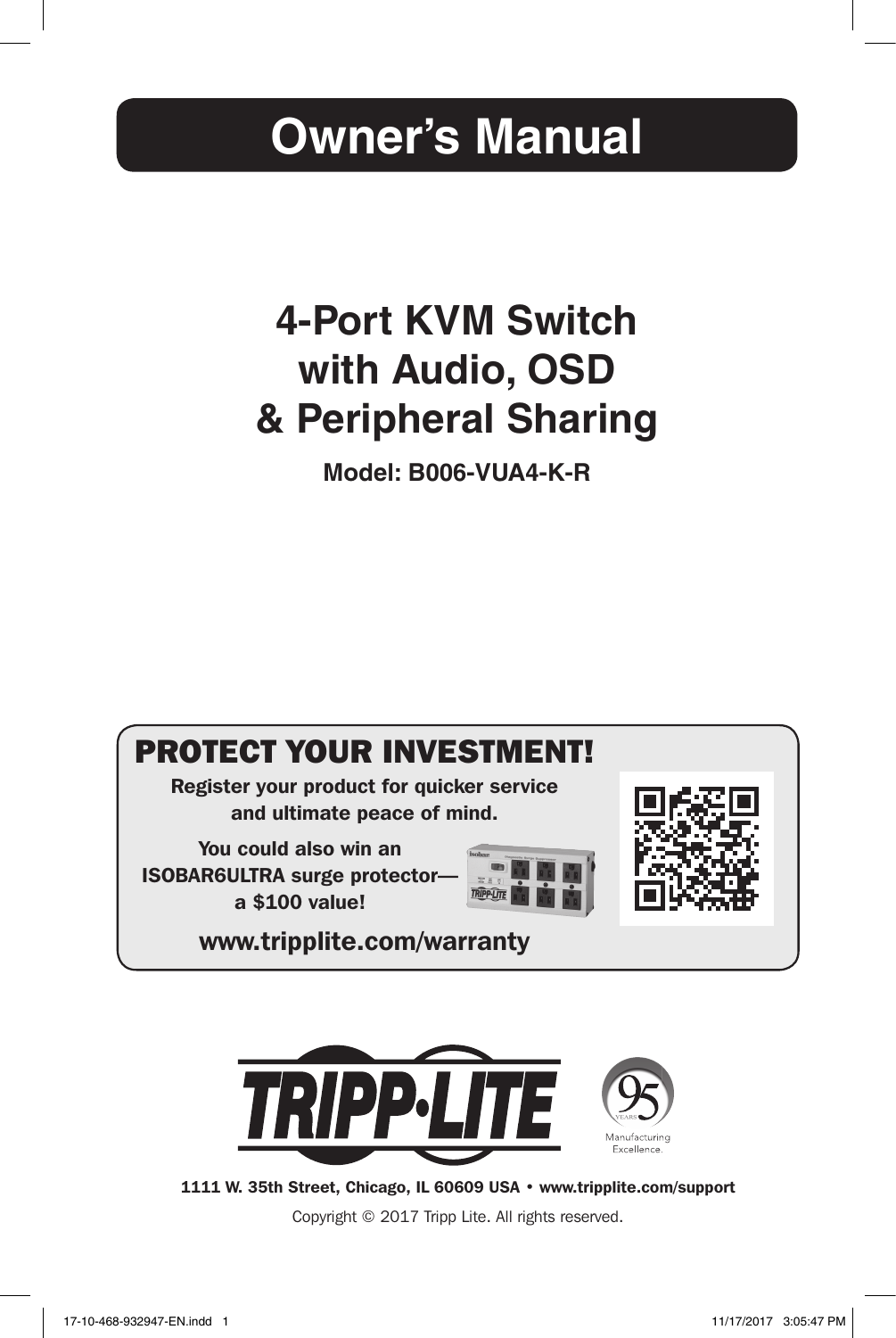# Table of Contents

### **Package Contents**

- B006-VUA4-K-R KVM Switch
- (4) USB KVM Cable Kits
- USB to (x2) PS/2 Adapter Cable
- Firmware Upgrade Cable
- External Power Supply (Input: 100-240V, 0.5A, 50/60Hz Output: 5.3V, 2.4A)
- Owner's Manual

### **Console Requirements**

- VGA, SVGA, or Multisync monitor capable of supporting the highest resolution out of any computer in the installation
- USB or PS/2\* mouse
- USB or PS/2\* keyboard
- Microphone with a 3.5 mm Male connector (If using the microphone feature)
- Speakers with a 3.5 mm Male connector (If using the microphone feature)

\* The included USB to (x2) PS/2 adapter cable must be used when connecting a PS/2 keyboard and/or mouse.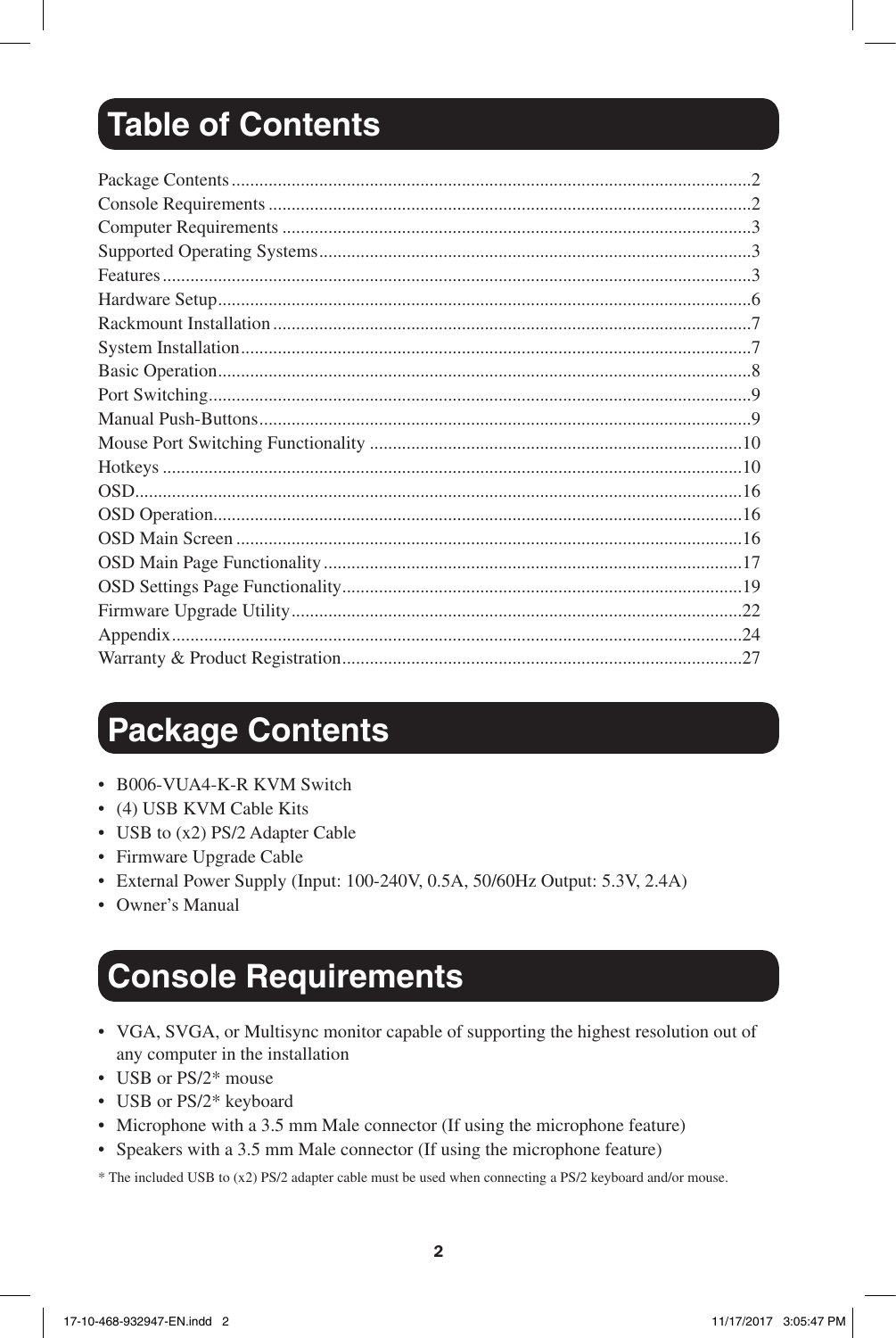### **Computer Requirements**

- Computer with a VGA, SVGA, or Multisync port
- Computer with a USB port or PS/2 keyboard/mouse ports
- Computer with (x2) 3.5 mm audio jacks (If using microphone/speaker audio feature)

### **Supported Operating Systems**

| <b>OS</b>                 | <b>Version</b>       |
|---------------------------|----------------------|
| Windows                   | 2000 and higher      |
| Mac                       | OS 9.0 and higher    |
| Linux Kernel              | 2.6 and higher       |
| Linux RedHat              | 7.1 and higher       |
| Linux Fedora              | Core 2 and higher    |
| <b>Linux SuSE</b>         | 9.0 and higher       |
| Linux Mandriva (Mandrake) | 9.0 and higher       |
| <b>UNIX AIX</b>           | 4.3 and higher       |
| <b>UNIX FreeBSD</b>       | 4.2 and higher       |
| <b>UNIX Sun</b>           | Solaris 9 and higher |
| <b>Novell Netware</b>     | 5.0 and higher       |
| <b>DOS</b>                | 6.22 and higher      |

### **Features**

- 4-port KVM switch with 2.1 channel surround-sound audio, OSD and USB peripheral sharing
- Built-in 2-port USB 2.0 hub allows USB 2.0 devices to be shared amongst computers connected to the KVM switch via P756-Series USB KVM Cable Kits
- 3.5 mm speaker and microphone jacks allow a single microphone to provide audio input to each of the computers, and let you listen to the audio output of each computer on a single set of speakers
- Additional console audio jacks are conveniently located on the front panel of the KVM switch, making them ideal for use with IP phones
- 2-level security; 1 Administrator and up to 4 User accounts
- OSD can be displayed in English, Japanese or German
- Connect either USB or PS/2 computers using P756-Series (USB) or P757-Series (PS/2) KVM Cable Kits
- Comes with a USB to (x2) PS/2 adapter, which allows you to use either USB or PS/2 keyboard and mice to control the connected computers\*
- The KVM, USB and audio can be switched independently of each other (For example, you can access one computer while at the same time listening to audio from another computer and printing from a third computer)
- Features mouse port switching functionality, which allows users accessing the KVM switch with a scroll mouse to switch between ports by double-clicking the mouse's scroll wheel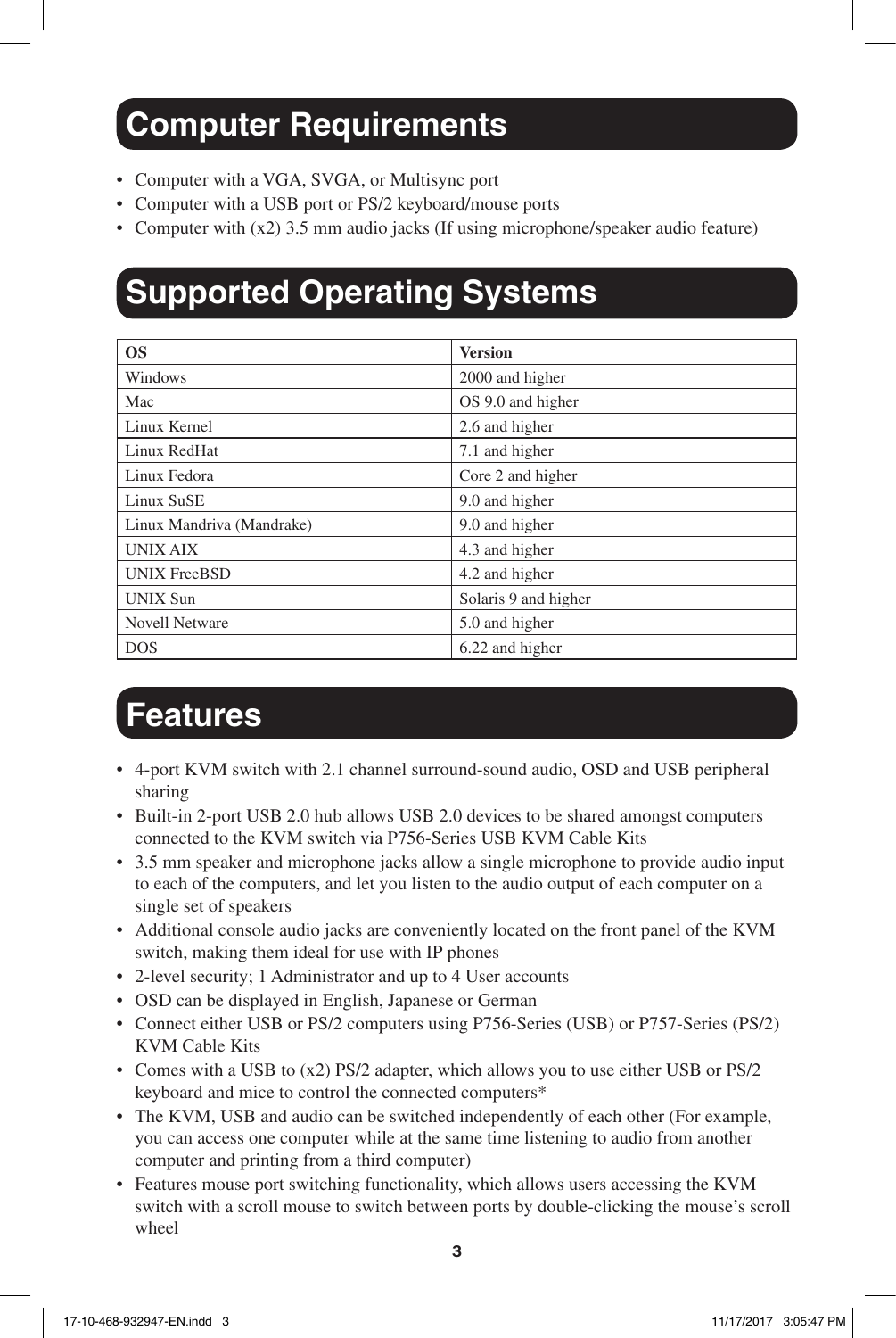### **Features continued**

- Switch between connected computers via front panel push-buttons, OSD (On Screen Display), hotkeys and the mouse switching function\*\*
- Auto Scan mode allows you to scan the connected computers without having to manually switch between them
- Supports video resolutions up to 2048 x 1536, DDC2B
- Multi-platform support compatible with Windows®, Mac®, Sun and Linux
- Supports hot plugging computers and devices can be unplugged and plugged in without having to shut down the KVM switch
- The KVM switch stores the monitor's EDID (Extended Display Identification Data) to optimize display resolution
- LEDs provide for easy monitoring of the connected computers
- Complete keyboard emulation for error-free booting
- Quick installation without the need for software

\* PC keyboard combinations emulate Sun/Mac keyboards. Sun/Mac keyboards only work with their own computers.

\*\* The mouse switching function is disabled by default, and needs to be turned on via OSD. It is only available when using a mouse with a scroll wheel.

#### **Front Panel**



**1 Port Selection Push-Buttons:** Pressing a push-button will bring the focus of the *KVM only, Audio only,* or *KVM, Audio and USB simultaneously* to the corresponding port. Depending on whether the KVMs *Button Settings* are set to *Mode 1* or *Mode 2*, you will be able to switch the focus of the desired functionality by pressing the corresponding push-button once, twice, or by holding it for longer than 2 seconds. (See page 9 for details on *Button Settings*.) Regardless of whether you are in *Mode 1* or *Mode 2*, pressing and holding buttons 1 and 2 simultaneously for more than 2 seconds will initiate an Auto Scan. Pressing and holding buttons 3 and 4 simultaneously will initiate a USB keyboard/mouse reset.

**2 Port LEDs:** There are 2 sets of LEDs; Online/Selected and USB Line:

- **Online/Selected**  These LEDs will illuminate a dim Orange when a computer is connected to the corresponding port and powered-on. They will illuminate a bright Orange when the KVM focus is on the corresponding port.
- **USB Line**  These LEDs will illuminate a dim Green when a computer is connected to the KVM switch using a P756-Series USB KVM Cable Kit. They will illuminate a bright Green when the USB hub focus is on the corresponding port.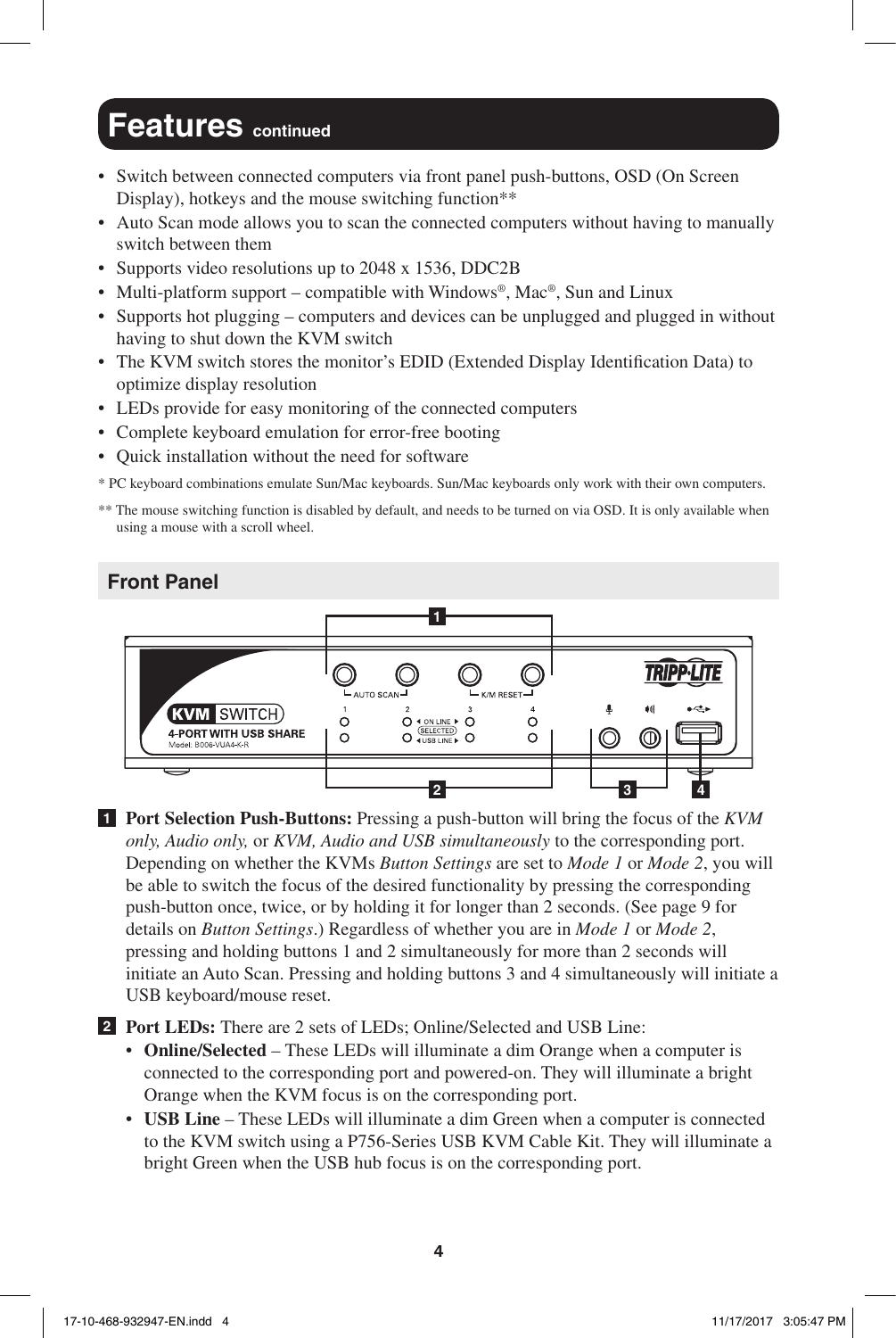### **Features** continued

#### **Front Panel continued**

**3 Console Audio Connectors:** A separate set of console speaker and microphone jacks are located on the front panel of the unit for greater accessibility. Devices plugged into these ports will take priority over devices plugged into the console speaker and microphone jacks on the back panel of the unit.

**4 USB 2.0 Peripheral Port:** USB 2.0 devices (printers, scanners, etc.) can be plugged into this port and shared between the connected computers.

#### **Back Panel**



- **1 Firmware Upgrade Port:** When performing a firmware upgrade, the included firmware upgrade cable connects to the KVM switch here.
- **2 USB 2.0 Peripheral Port:** USB 2.0 devices (printers, scanners, etc.) can be plugged into this port and shared between the connected computers.
- **3 Power Jack:** The included power supply connects to the KVM switch here.
- **4 Console Ports:** Your monitor, keyboard, mouse, microphone and speakers plug into these ports.
- **5 Computer Ports:** The P756-Series (USB) and P757-Series (PS/2) KVM Cable Kits connect to the KVM switch here. *Note: These 17-pin connectors are shaped specifically to work with P756-Series and P757-Series KVM Cable Kits. Do not attempt to use ordinary VGA cable to connect a computer to the KVM switch.*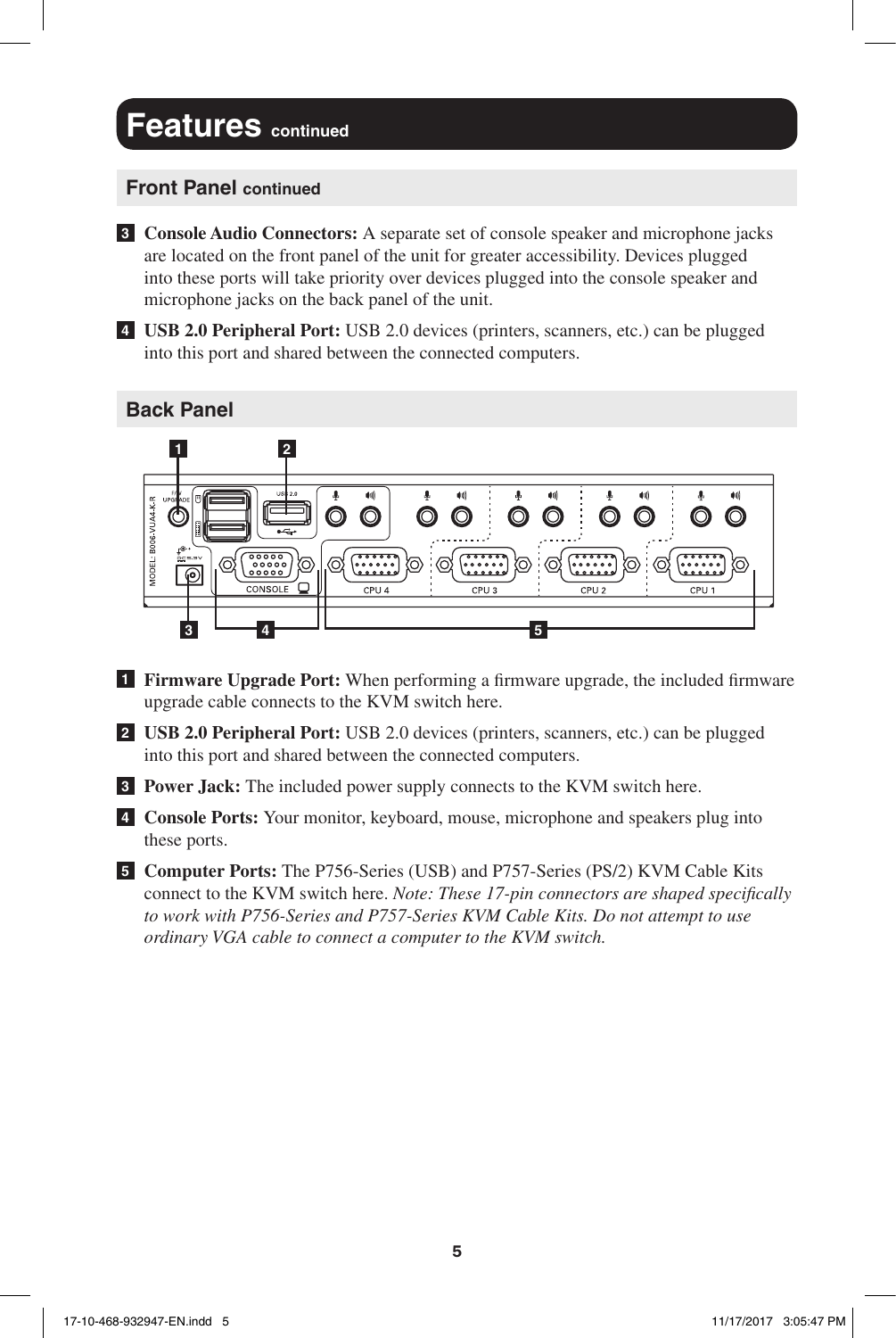## **Hardware Setup**

#### **Safety Instructions**

- Read all of these instructions. Save them for future reference.
- Follow all warnings and instructions marked on the device.
- Do not place the device on any unstable surface (cart, stand, table, etc.). If the device falls, serious damage will result.
- Do not use the device near water.
- Do not place the device near, or over, radiators or heat registers. The device cabinet is provided with slots and openings to allow for adequate ventilation. To ensure reliable operation, and to protect against overheating, these openings must never be blocked or covered.
- The device should never be placed on a soft surface (bed, sofa, rug, etc.) as this will block its ventilation openings. Likewise, the device should not be placed in a built-in enclosure unless adequate ventilation has been provided.
- Never spill liquid of any kind on the device.
- Unplug the device from the wall outlet before cleaning. Do not use liquid or aerosol cleaners. Use a damp cloth for cleaning.
- The device should be operated from the type of power source indicated on the marking label. If you are not sure of the type of power available, consult your dealer or local power company.
- Do not allow anything to rest on the power cord or cables. Route the power cord and cables so that they cannot be stepped on or tripped over.
- If an extension cord is used with this device make sure that the total of the ampere ratings of all products used on this cord does not exceed the extension cord ampere rating. Make sure that the total of all products plugged into the wall outlet does not exceed 15 amperes.
- Position system cables and power cables carefully; be sure that nothing rests on any cables.
- To help protect your system from sudden transient increases and decreases in electrical power, it is recommended that you plug your devices into a Tripp Lite Surge Suppressor, Line Conditioner, or Uninterruptible Power Supply (UPS).
- When connecting or disconnecting power to hot-pluggable power supplies, observe the following guidelines:
	- —Install the power supply before connecting the power cable to the power supply.
	- —Unplug the power cable before removing the power supply.
	- —If the system has multiple sources of power, disconnect power from the system by unplugging all power cables from the power supplies.
- Never push objects of any kind into or through cabinet slots. They may touch dangerous voltage points or short out parts resulting in a risk of fire or electrical shock.
- Do not attempt to service the device yourself. Refer all servicing to qualified service personnel.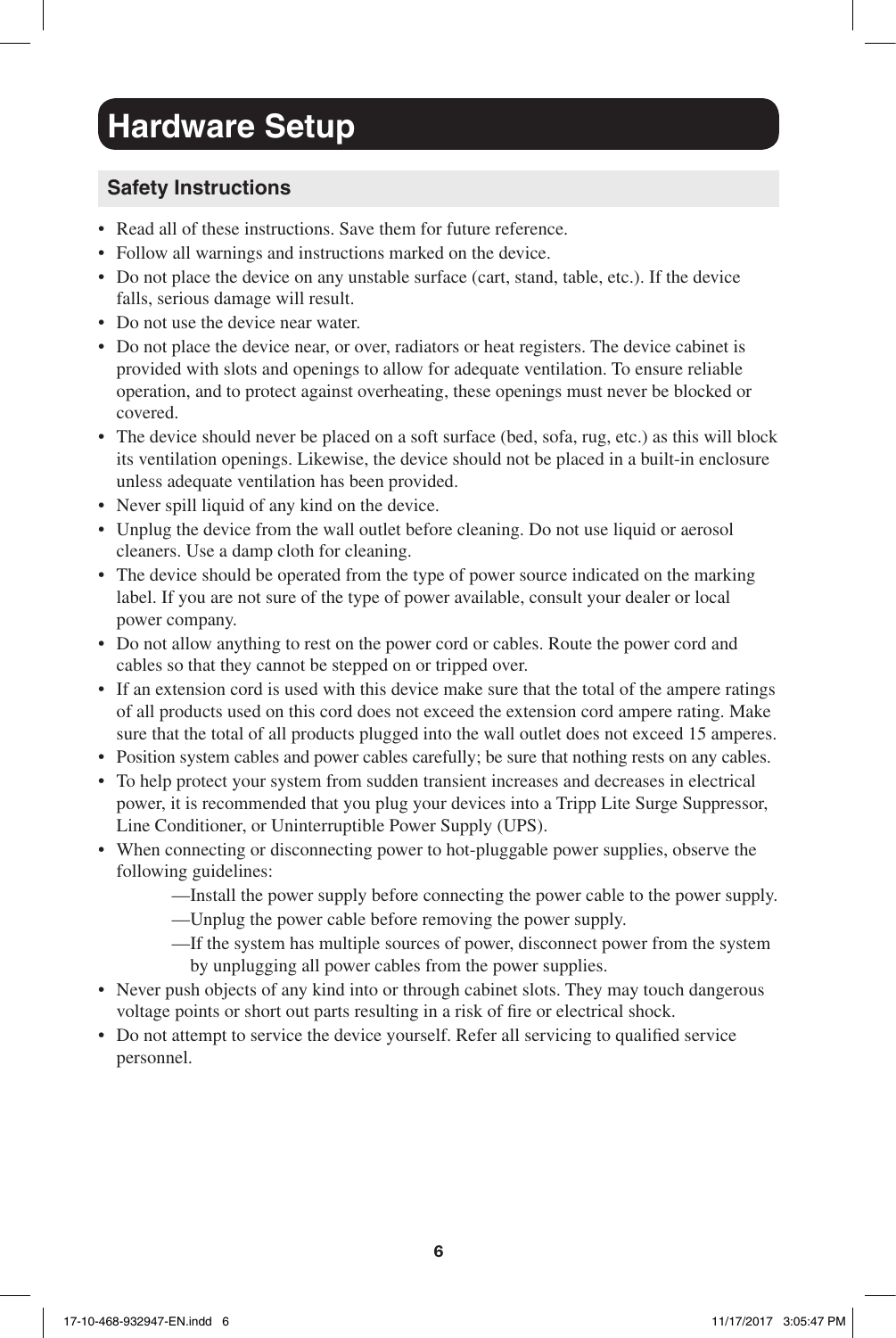### **Hardware Setup continued**

- If the following conditions occur, unplug the device from the wall outlet and bring it to qualified service personnel for repair.
	- —The power cord or plug has become damaged or frayed.
	- —Liquid has been spilled into the device.
	- —The device has been exposed to rain or water.
	- —The device has been dropped, or the cabinet has been damaged.
	- —The device exhibits a distinct change in performance, indicating a need for service.
	- —The device does not operate normally when the operating instructions are followed.
- Only adjust those controls that are covered in the operating instructions. Improper adjustment of other controls may result in damage that will require extensive work by a qualified technician to repair.

### **Rackmount Installation**

Using the included rackmount hardware, attach the rackmount brackets to the KVM switch. Depending on whether you want to mount the KVM switch to the front or back of the rack, install the rackmount brackets to the front or back sides of the KVM switch. Using usersupplied screws, fasten the rackmount brackets to the rack.

# **System Installation**

Refer to the steps and diagram to set up your KVM switch installation. *Note: Before making any connections, make sure that power to all devices being connected to the KVM switch is turned off. Unplug the power cords of any computers that have the Keyboard Power On function.*



- **1** Connect your monitor to the HD15 Female console port on the back panel of the KVM switch.
- **2** Connect your USB keyboard and USB mouse to the corresponding USB console ports on the back of the KVM switch. If you have a PS/2 keyboard and/or mouse, connect the included USB to (x2) PS/2 adapter cable to one of the USB console ports on the back of the unit, and then connect your PS/2 keyboard and/or mouse to the corresponding PS/2 connector(s) on the adapter cable. You can connect any combination of keyboard and mouse; USB – USB, PS/2 – PS/2 or USB – PS/2.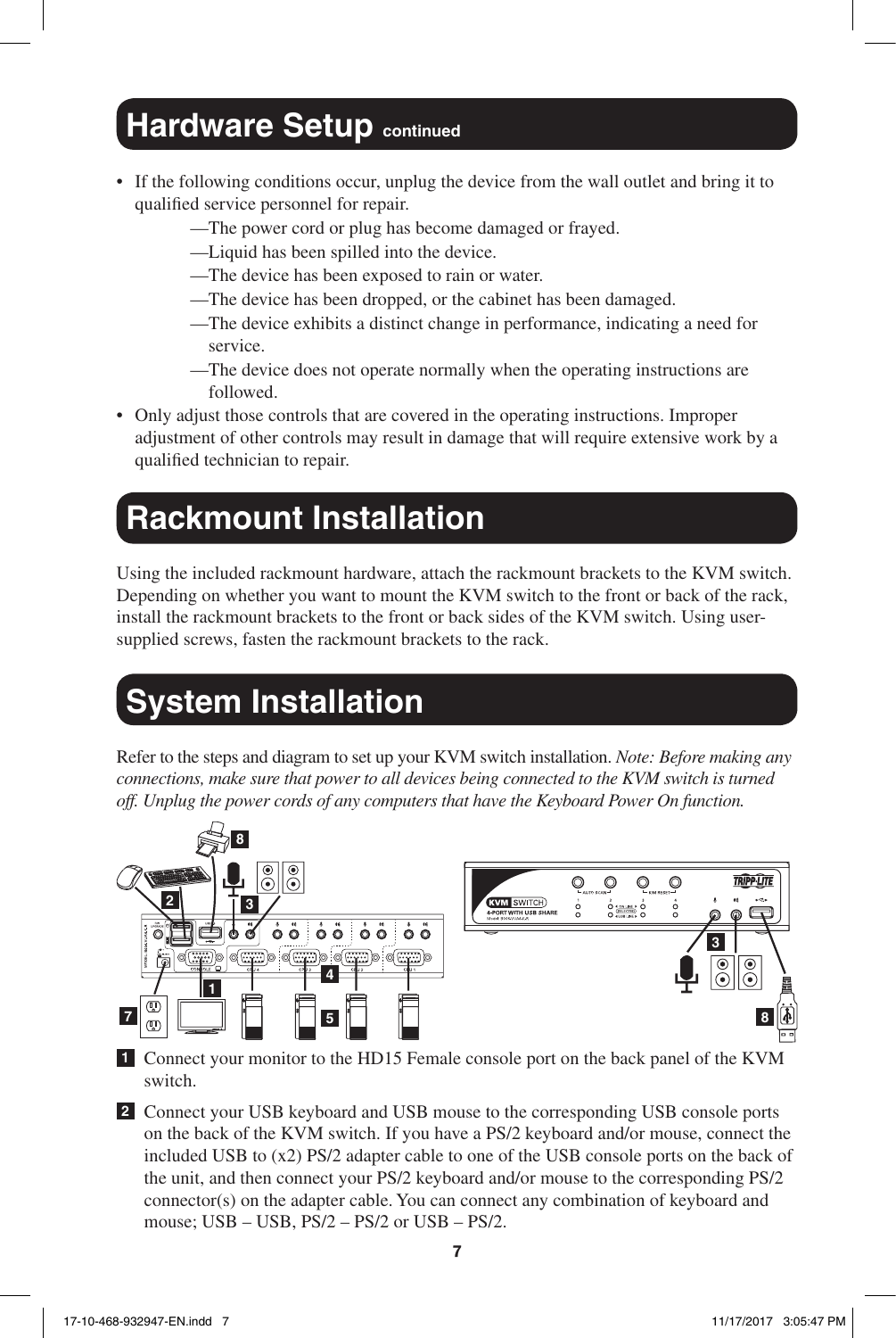### **System Installation continued**

- **3** Connect your microphone and speakers to the corresponding console 3.5 mm jacks on the front panel or the back panel. The jacks on the front panel of the unit will take priority over those on the back panel.
- **4** Connect the console end of the KVM Cable Kit to any available computer ports on the back panel of the unit. The connectors and ports on both the KVM Cable Kits and the KVM switch are color-coded/marked for easy installation. *Note: As each set of computer ports are not perfectly aligned, make sure that the connectors on the KVM Cable Kit are connected to the same set of computer ports.*

**5** Connect the computer end of the KVM Cable Kit to the corresponding ports on the computer you wish to connect. *Note: The B006-VUA4-K-R comes with four 4-ft. USB KVM Cable Kits. If you need a longer cable, you will have to purchase a separate P756- Series USB KVM Cable Kit of the appropriate length. If you wish to connect to a PS/2 computer, you will need to purchase a P757-Series PS/2 KVM Cable Kit. Computers connected using a P757-Series PS/2 KVM Cable Kit will not be able to use the built-in USB 2.0 hub functionality.*

**6** Repeat steps 4 and 5 for each computer you are connecting.

- **7** Connect the included power supply to the KVM switch, and then plug it into an appropriate power source. To help protect your system from sudden transient increases and decreases in electrical power, it is recommended that you plug your devices into a Tripp Lite Surge Suppressor, Line Conditioner, or Uninterruptible Power Supply (UPS).
- **8** Connect up to two USB 2.0 peripherals to the USB 2.0 peripheral ports on the front and back of the unit.
- **9** Turn on the power to all connected devices.
- **10** When the login screen appears, enter in the default *Username* (Administrator) and *Password* (Password). For security purposes, it is strongly recommended that you change these to something unique. (See page 21 for details on changing the *Password*.)

### **Basic Operation**

#### **Powering Off and Restarting**

In the event that you need to power off the KVM switch, you must follow the steps below:

- 1. Shut down all computers connected to the KVM switch.
- 2. Unplug the power supply from the KVM switch.
- 3. Wait 10 seconds and then plug the power supply back into the KVM switch.
- 4. Power on all of the connected computers.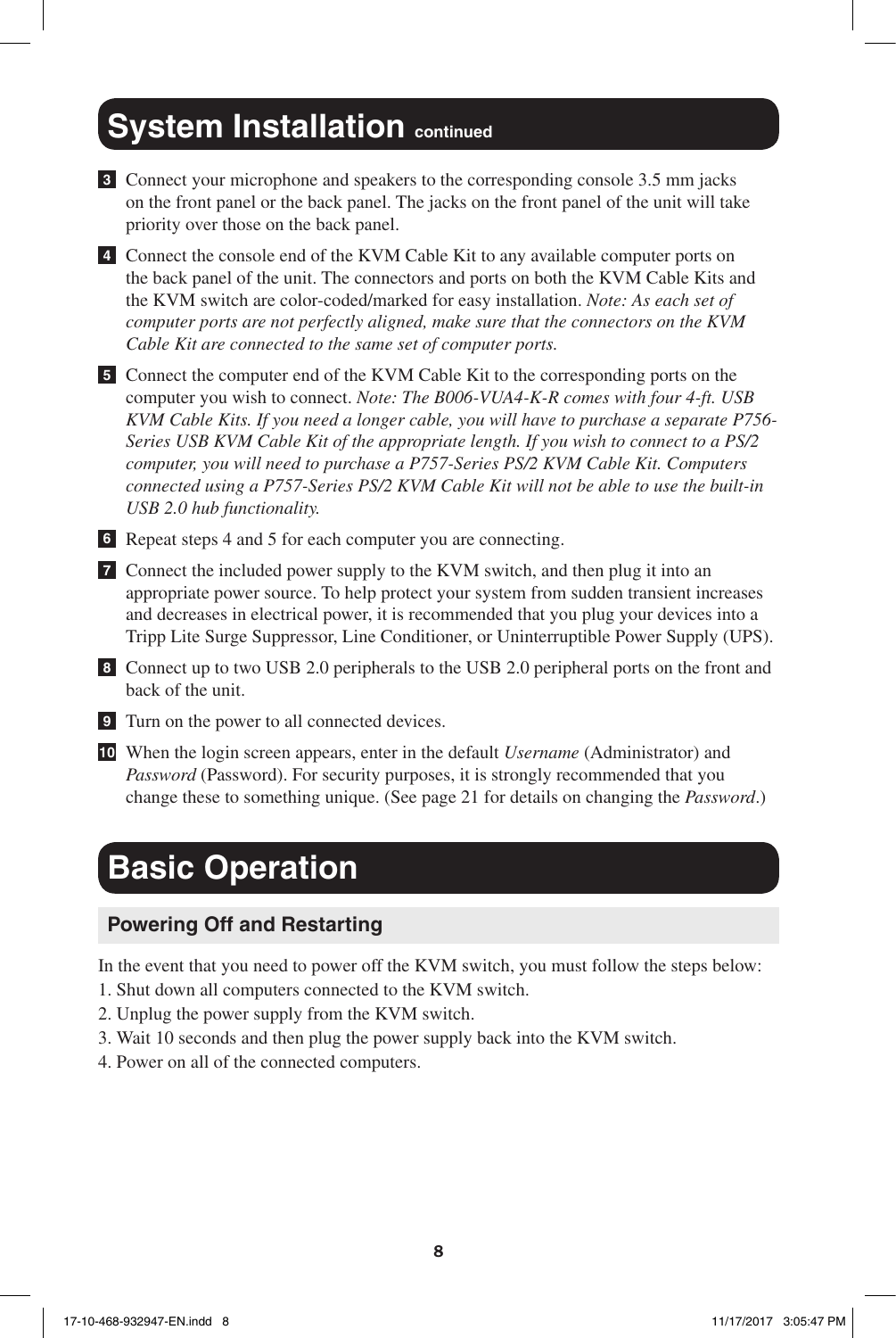## **Port Switching**

There are four ways of accessing computers and devices connected to the B006-VUA4-K-R KVM switch:

- Manual Push-buttons
- Mouse port switching functionality
- Hotkeys
- OSD (On-Screen Display)

### **Manual Push-Buttons**

Pressing a push-button will bring the focus of one of the following to the corresponding port; *KVM focus only, Audio focus only*, or *KVM, Audio and USB focus simultaneously*. You will be able to switch the focus of the desired functionality by pressing the corresponding push-button once, twice, or by holding it for longer than 2 seconds. Depending on whether the KVM *Button Settings* are set to *Mode 1* or *Mode 2* in the OSD, you will switch functionality focus in different ways. The differences between *Mode 1* and *Mode 2* are described in the table below.

| <b>Push-Button Combination</b>                                          | <b>Mode 1 Action</b>                                                              | <b>Mode 2 Action</b>                                                              |
|-------------------------------------------------------------------------|-----------------------------------------------------------------------------------|-----------------------------------------------------------------------------------|
| Press the desired push-button<br>once.                                  | Switches only the KVM focus<br>to the corresponding port.                         | Simultaneously switches KVM,<br>Audio and USB focus to the<br>corresponding port. |
| Press the desired push-button<br>twice.                                 | Switches only the Audio focus<br>to the corresponding port.                       | Switches only the Audio focus<br>to the corresponding port.                       |
| Press and hold the desired<br>push-button for more than two<br>seconds. | Simultaneously switches KVM,<br>Audio and USB focus to the<br>corresponding port. | Switches only the KVM focus<br>to the corresponding port.                         |
| Press and hold push-buttons<br>1 and 2 for more than two<br>seconds.    | Initiates Auto Scan mode.                                                         | Initiates Auto Scan mode.                                                         |
| Press and hold push-buttons<br>3 and 4 for more than two<br>seconds.    | Performs a USB keyboard/<br>mouse reset.                                          | Performs a USB keyboard and<br>mouse reset.                                       |

*Note: Upon pressing a push-button to switch the functionality focus to a desired port, the OSD screen will display momentarily. The OSD will display a hand icon in each functionality column next to the port which has its focus. The duration for which the OSD menu is displayed can be changed using the Port Display Duration setting in the OSD F6 Settings Page. (See page 20 for details) The OSD screen will not display when using the push-buttons to initiate an Auto Scan or perform a USB keyboard/mouse reset.*

To change the *Button Settings* from *Mode 1* to *Mode 2* or vice versa, follow the steps below:

- 1. Open the OSD menu by pressing the **[Scroll Lock]** key twice.
- 2. Press the **[F6]** key to access the OSD Settings screen.
- 3. Select the Button Settings option and press the **[Enter]** key.
- 4. Choose the desired mode and press the **[Enter]** key.

*Note: The Button Settings are set to Mode 1 by default.*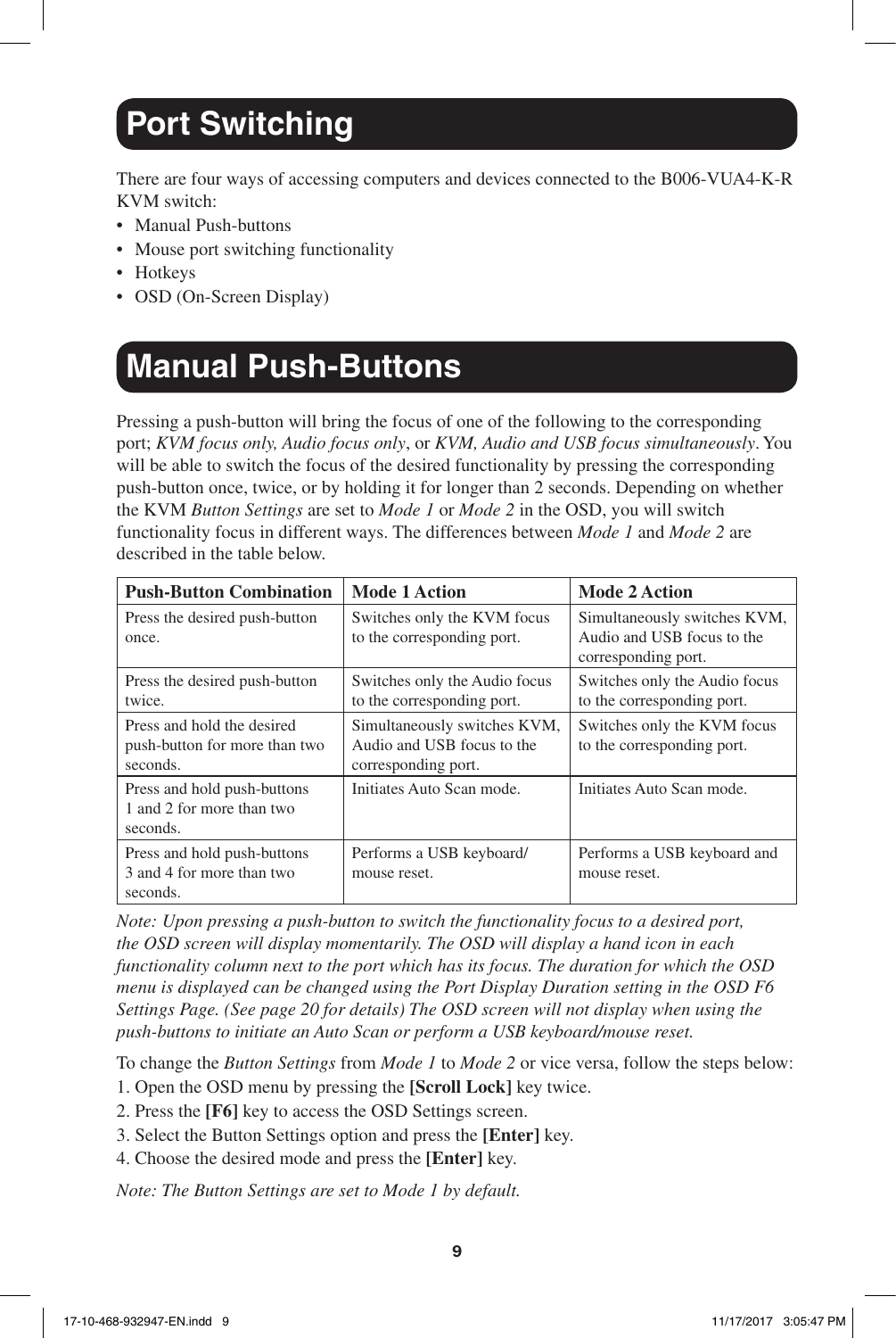### **Mouse Port Switching Functionality**

When enabled, the *Mouse Port Switching Functionality* allows users with scroll mice to simultaneously switch the focus of the *KVM, Audio* and *USB* between ports by doubleclicking the scroll wheel on their mouse. When used, ports will be accessed in sequential order (e.g. port 1 will switch to port 2; port 2 to port 3, and so on). As this function is disabled by default, you have to enable it in the OSD. To enable the *Mouse Port Switching Functionality*, follow the steps below:

- 1. Open the OSD menu by pressing the **[Scroll Lock]** key twice.
- 2. Press the **[F6]** key to access the OSD Settings screen.
- 3. Select the Mouse Switching Function option and press the **[Enter]** key.
- 4. When prompted to enter Yes or No, type in a **[Y]** and press the **[Enter]** key.

## **Hotkeys**

Hotkeys allow you to switch functionality focus between ports using only the keyboard, as well as perform other functions on the KVM switch. The following section describes the hotkey functionality available for the B006-VUA4-K-R. At the end of this section is a table of all the available hotkeys.

#### **Hotkey Setting Mode**

All hotkey commands start by entering *Hotkey Setting Mode*. When in *Hotkey Setting Mode*, the **[Scroll Lock]** and **[Caps Lock]** keyboard LEDs flash in succession and ordinary keyboard and mouse functions are suspended. Only hotkey related keystrokes can be performed. To initiate *Hotkey Setting Mode*, perform the following command:

- 1. Press and hold down the **[Scroll Lock]** key.
- 2. While holding down the **[Scroll Lock]** key, press and release the minus **[-]** key.
- 3. After releasing the minus **[-]** key, release the **[Scroll Lock]** key.

#### **Alternate Hotkey Setting Mode Activation Command**

By default, the command to activate *Hotkey Setting Mode* includes the **[Scroll Lock]** and minus **[-]** keys. This can be switched to include the **[Ctrl]** and **[F12]** keys by performing the following command:

- 1. Activate *Hotkey Setting Mode* using the aforementioned command.
- 2. Press and release the **[H]** key.

A couple of seconds after releasing the **[H]** key, the activation command will be changed to use **[Ctrl]** instead of **[Scroll Lock]**, and **[F12]** instead of the minus **[-]** key. Once the activation command is changed, you will be exited from *Hotkey Setting Mode*. To change the activation command back, simply perform the *Alternate Hotkey Setting Mode Activation Command* again.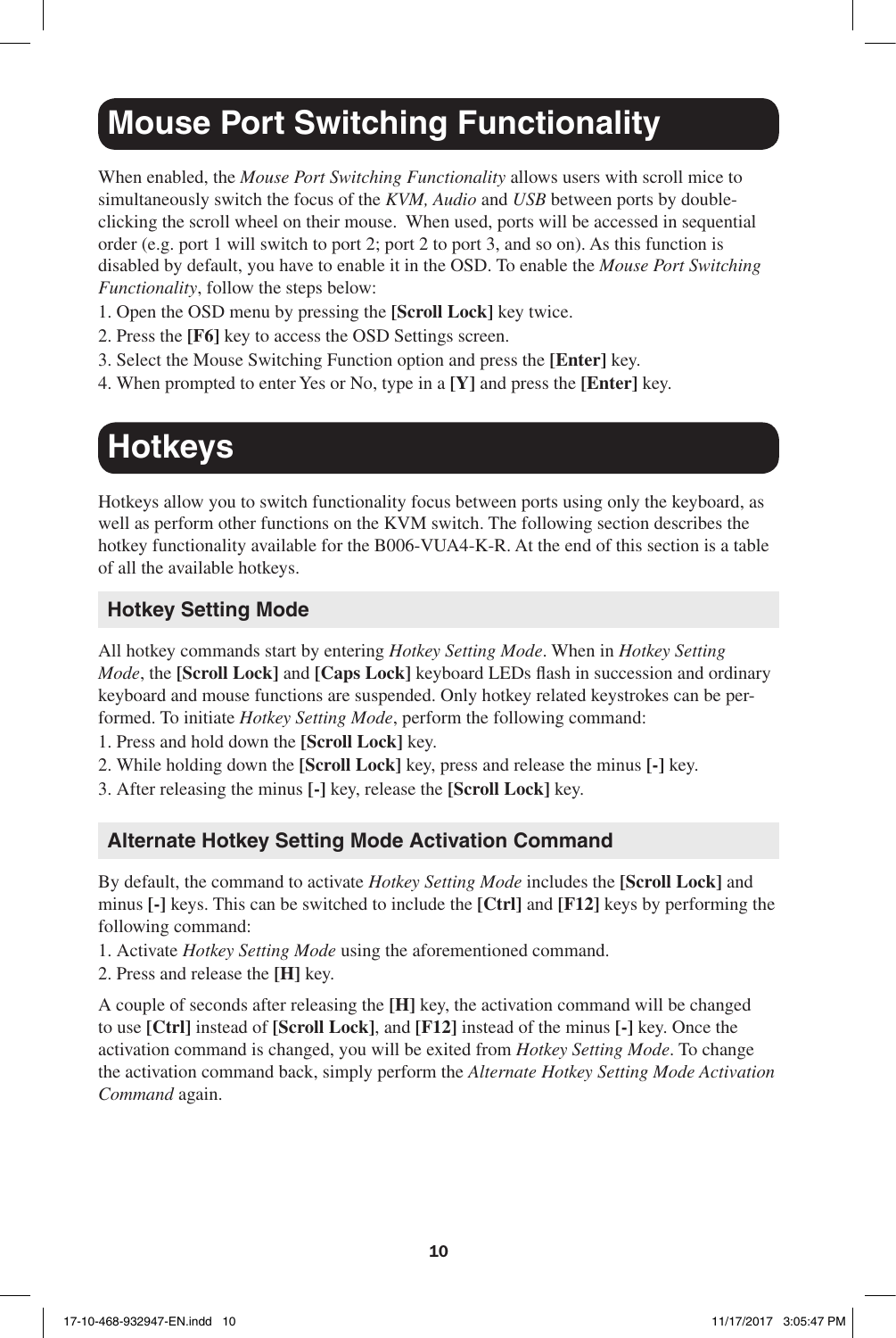#### **Simultaneously Switching KVM, Audio and USB Focus to a Desired Port**

To simultaneously switch the *KVM, Audio* and *USB* focus to a desired port, perform the following command:

1. Activate *Hotkey Setting Mode* using the aforementioned command.

- 2. Press and release the number key for the desired port (1, 2, 3 or 4).
- 3. Press and release the **[Enter]** key.

#### **Simultaneously Switching KVM, Audio and USB Focus to the Next Port**

To simultaneously switch the *KVM, Audio* and *USB* focus to the next port in line (1 to 2, 2 to 3, etc.), perform the following command:

1. Activate *Hotkey Setting Mode* using the aforementioned command.

2. Press and release the **[Enter]** key.

#### **Switching KVM Focus Only to a Desired Port**

To switch only the *KVM* focus to a desired port, perform the following command:

- 1. Activate *Hotkey Setting Mode* using the aforementioned command.
- 2. Press and release the number key for the desired port (1, 2, 3 or 4).
- 3. Press and release the **[K]** key.
- 4. Press and release the **[Enter]** key.

#### **Switching KVM Focus Only to the Next Port**

To switch only the *KVM* focus to the next port, perform the following command:

- 1. Activate *Hotkey Setting Mode* using the aforementioned command.
- 2. Press and release the **[K]** key.
- 3. Press and release the **[Enter]** key.

#### **Switching USB Focus Only to a Desired Port**

To switch only the *USB* focus to a desired port, perform the following command:

- 1. Activate *Hotkey Setting Mode* using the aforementioned command.
- 2. Press and release the number key for the desired port (1, 2, 3 or 4).
- 3. Press and release the **[U]** key.
- 4. Press and release the **[Enter]** key.

#### **Switching USB Focus Only to the Next Port**

To switch only the *USB* focus to the next port, perform the following command:

- 1. Activate *Hotkey Setting Mode* using the aforementioned command.
- 2. Press and release the **[U]** key.
- 3. Press and release the **[Enter]** key.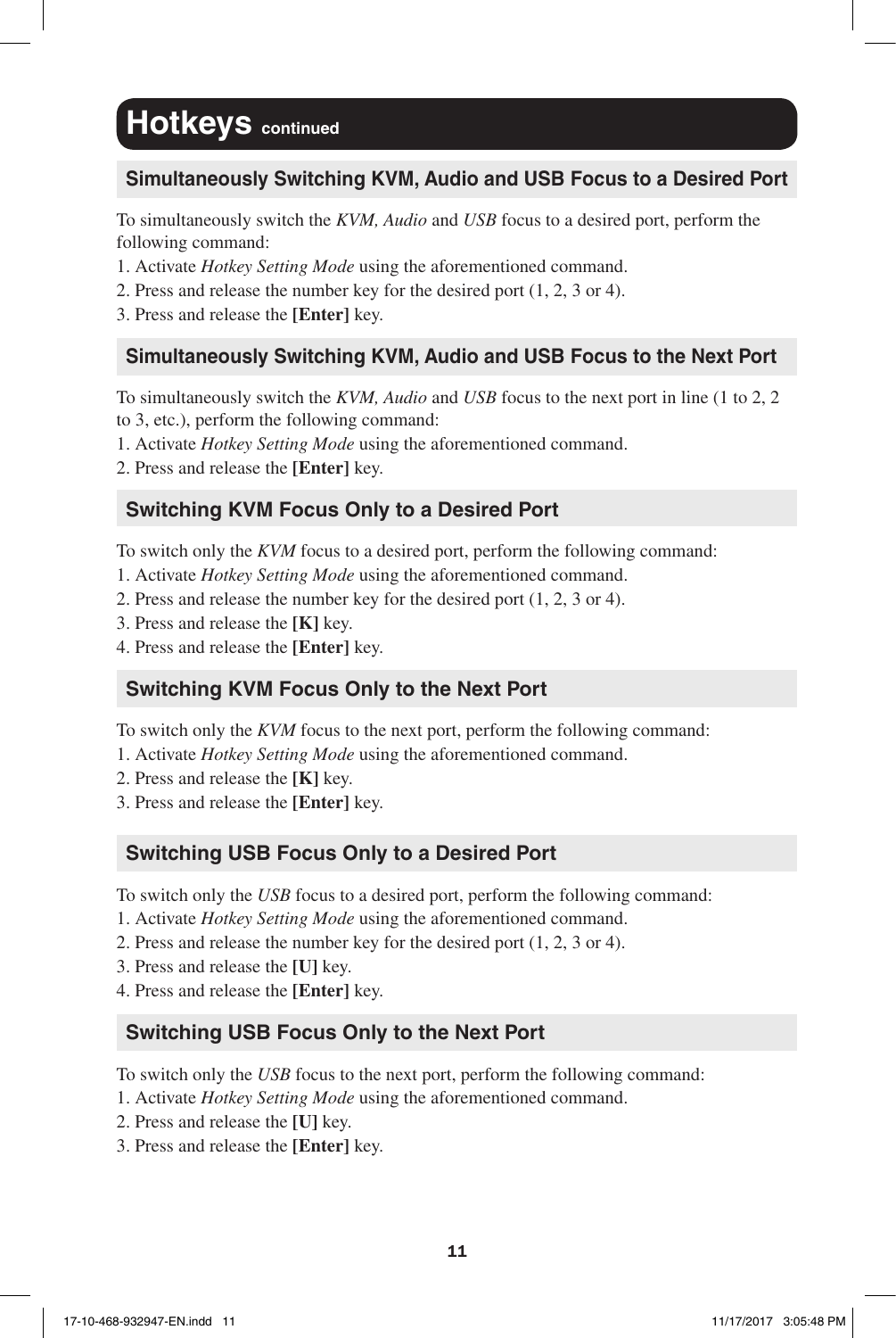#### **Switching Audio Focus Only to a Desired Port**

To switch only the *Audio* focus to a desired port, perform the following command:

- 1. Activate *Hotkey Setting Mode* using the aforementioned command.
- 2. Press and release the number key for the desired port (1, 2, 3 or 4).
- 3. Press and release the **[S]** key.
- 4. Press and release the **[Enter]** key.

#### **Switching Audio Focus Only to the Next Port**

To switch only the *Audio* focus to the next port, perform the following command:

- 1. Activate *Hotkey Setting Mode* using the aforementioned command.
- 2. Press and release the **[S]** key.
- 3. Press and release the **[Enter]** key.

#### **Simultaneously Switching KVM and USB Focus to a Desired Port**

- 1. Activate *Hotkey Setting Mode* using the aforementioned command.
- 2. Press and release the number key for the desired port (1, 2, 3 or 4).
- 3. Press and release the **[K]** key.
- 4. Press and release the **[U]** key.
- 5. Press and release the **[Enter]** key.

#### **Simultaneously Switching KVM and Audio Focus to a Desired Port**

- 1. Activate *Hotkey Setting Mode* using the aforementioned command.
- 2. Press and release the number key for the desired port (1, 2, 3 or 4).
- 3. Press and release the **[K]** key.
- 4. Press and release the **[S]** key.
- 5. Press and release the **[Enter]** key.

#### **Simultaneously Switching USB and Audio Focus to a Desired Port**

- 1. Activate *Hotkey Setting Mode* using the aforementioned command.
- 2. Press and release the number key for the desired port (1, 2, 3 or 4).
- 3. Press and release the **[U]** key.
- 4. Press and release the **[S]** key.
- 5. Press and release the **[Enter]** key.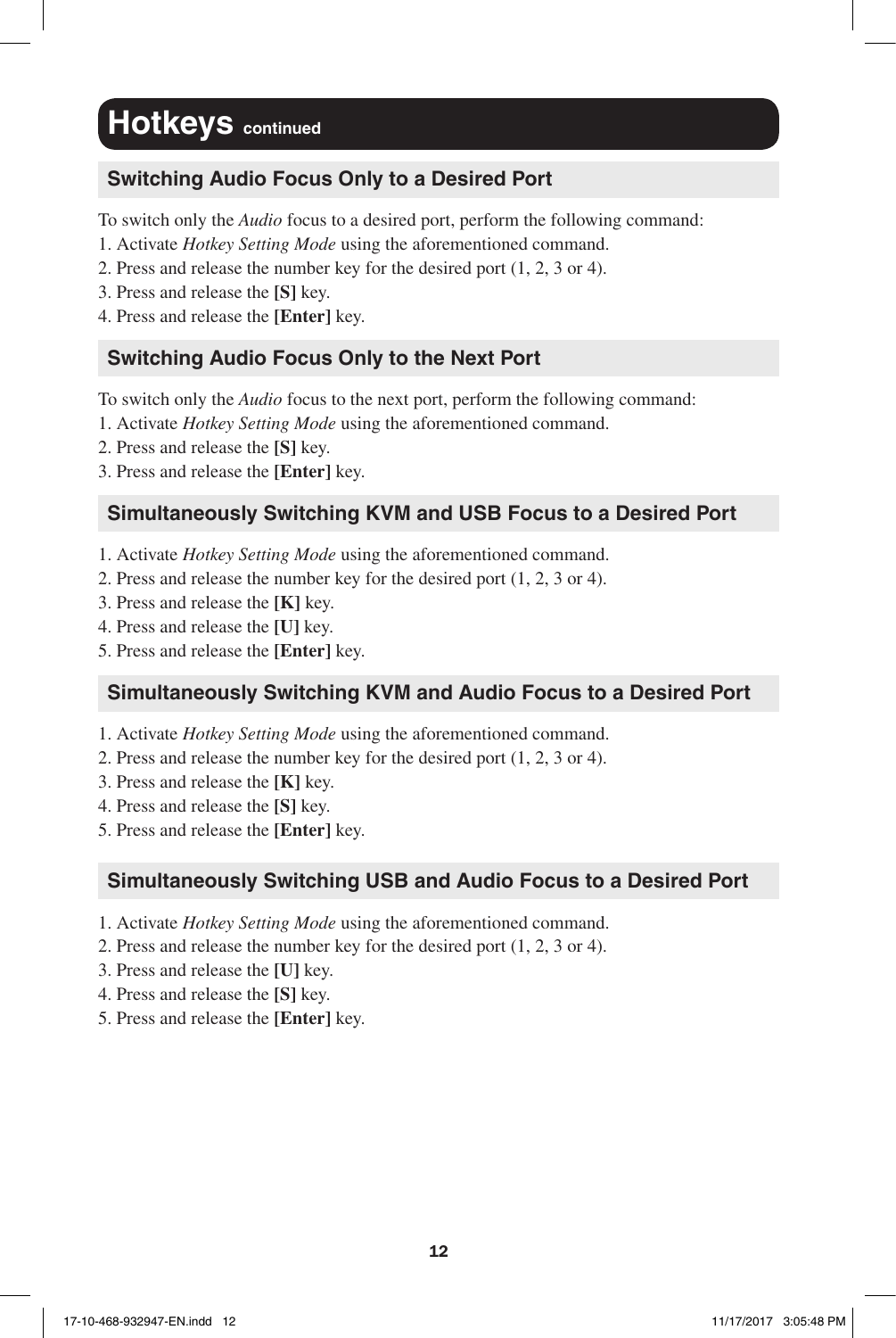#### **Initiate an Auto Scan**

*Auto Scan* allows you to switch between ports at regular intervals without having to manually switch between them. This hotkey command initiates an *Auto Scan* using the *Scan Duration* entered into the OSD. (See page 20 for details.) By default, the *Scan Duration* is set at 5 second intervals. When scanning, only the *KVM* focus is transferred to the next computer. The *USB* and *Audio* focus remain on the same computers they were on when *Auto Scan* began. Also, the only computers that are accessed during an *Auto Scan* are those that are both connected and powered-on. To initiate an *Auto Scan*, perform the following command:

- 1. Activate *Hotkey Setting Mode* using the aforementioned command.
- 2. Press and release the **[A]** key.
- 3. Press and release the **[Enter]** key.

When in *Auto Scan* mode, normal keyboard and mouse operation are suspended. To exit *Auto Scan* mode, press the **[Esc]** key or **[Spacebar]** key to stop scanning at the port that currently has the KVMs focus.

#### **Initiate an Auto Scan at a Desired Time Interval**

To initiate an *Auto Scan* using a desired time interval, perform the following command:

- 1. Activate *Hotkey Setting Mode* using the aforementioned command.
- 2. Press and release the **[A]** key.
- 3. Enter in a Scan Duration from 1 to 255 seconds.
- 4. Press and release the **[Enter]** key.

*Note: This hotkey command will not only perform the current Auto Scan at the desired interval, it will also change the Scan Duration in the OSD.*

#### **Skip Mode**

Similarly to *Auto Scan* mode, *Skip Mode* allows you to easily monitor the connected computers. Unlike *Auto Scan* mode, *Skip Mode* allows you to monitor connected computers at your leisure, without automatically jumping to the next port after a set time interval. *Skip Mode* also allows you to jump back and forth between ports, as opposed to an *Auto Scan*, which automatically skips to the next available port. When in *Skip Mode*, only the *KVM* focus is transferred to the next computer. The *USB* and *Audio* focus remain on the same computers they were on when *Skip Mode* began. To initiate *Skip Mode*, perform the following command:

1. Activate *Hotkey Setting Mode* using the aforementioned command.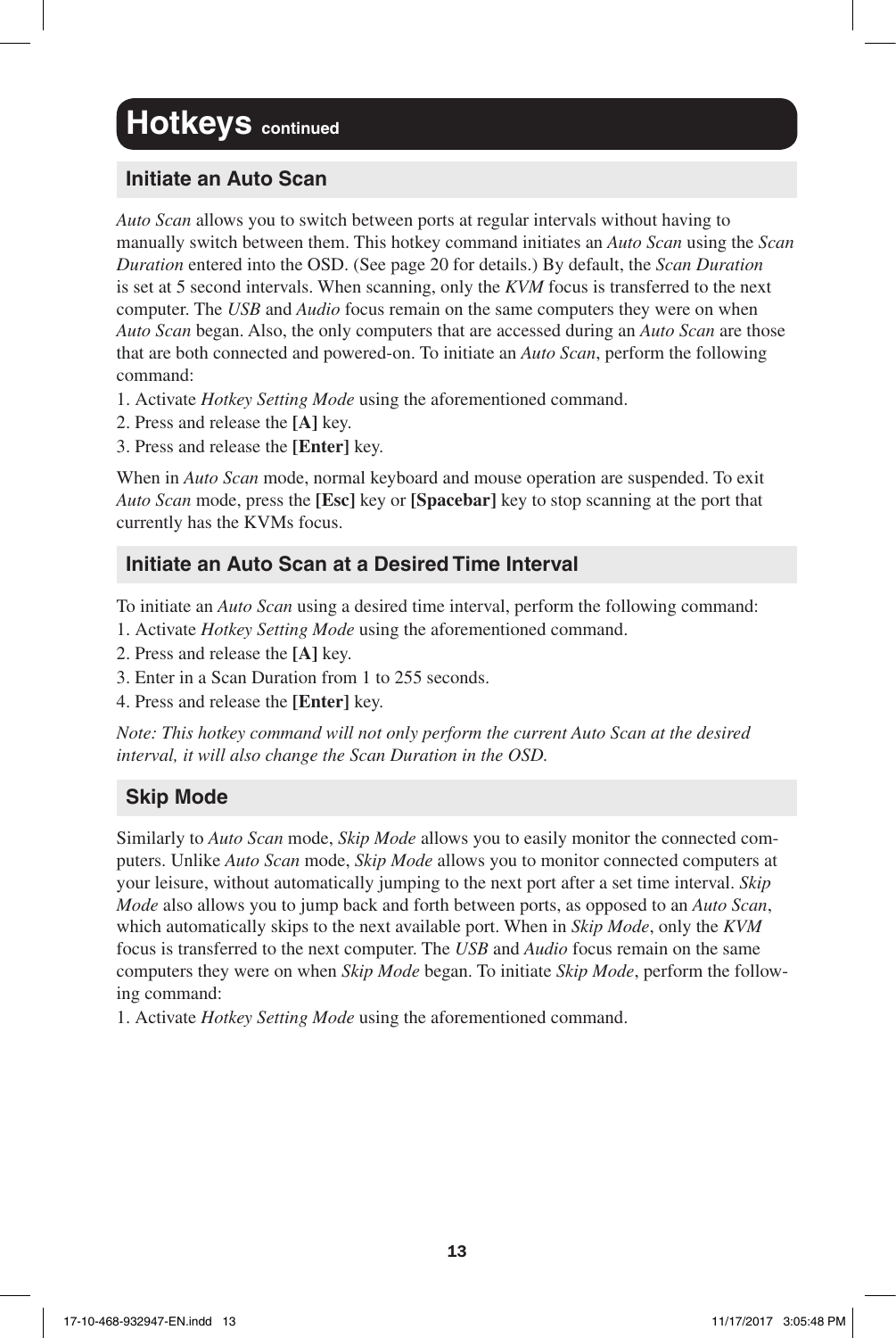#### **Skip Mode continued**

- 2. Press and release one of the arrow keys  $(\downarrow, \uparrow, \rightarrow, \leftarrow)$ . You will automatically be entered into Skip Mode and sent to either the next port, previous port, port 1 or port 4, depending on which arrow key you pressed.
- 3. Once in *Skip Mode*, you can press an arrow key to jump to another port:
	- Pressing the  $\rightarrow$  key will take you to the next port
	- Pressing the ← key will take you to the previous port
	- Pressing the ↓ key will take you to port 4, the last port on the KVM switch
	- Pressing the ↑ key will take you to port 1, the first port on the KVM switch

When in *Skip Mode*, normal keyboard and mouse operation are suspended. To exit *Skip Mode*, press the **[Esc]** key or **[Spacebar]** key to stop at the port that currently has the KVMs focus.

#### **Video Sync**

*Video Sync* allows the KVM to store the monitor's EDID (Extended Display Identification Data), which helps to improve resolution. To initiate a *Video Sync*, perform the following command:

- 1. Activate *Hotkey Setting Mode* using the aforementioned command.
- 2. Press and release the **[D]** key.

#### **List KVM Settings**

This function allows you to quickly list the following KVM settings; *Hotkey Setting Mode* activation sequence, *OSD Menu Hotkey* command, *Port OS*, *Mouse Emulation* and *Button Settings*. To perform this function, do the following:

- 1. Open up a Word, Wordpad, Notepad or Excel file.
- 2. Activate *Hotkey Setting Mode* using the aforementioned command.
- 3. Press and release the **[F4]** key.

#### **USB Keyboard/Mouse Reset**

In the event that the keyboard and mouse are not operating correctly, a reset may be needed. To perform a USB keyboard/mouse reset, do the following:

1. Activate *Hotkey Setting Mode* using the aforementioned command.

2. Press and release the **[F5]** key.

#### **Alternate OSD Menu Activation Command**

The default sequence to open the OSD menu is to hit the **[Scroll Lock]** key twice; however, this can be changed to hitting the **[Ctrl]** key twice by performing the following command:

- 1. Activate *Hotkey Setting Mode* using the aforementioned command.
- 2. Press and release the **[T]** key.

To switch back to the **[Scroll Lock]** sequence, simply perform this command again.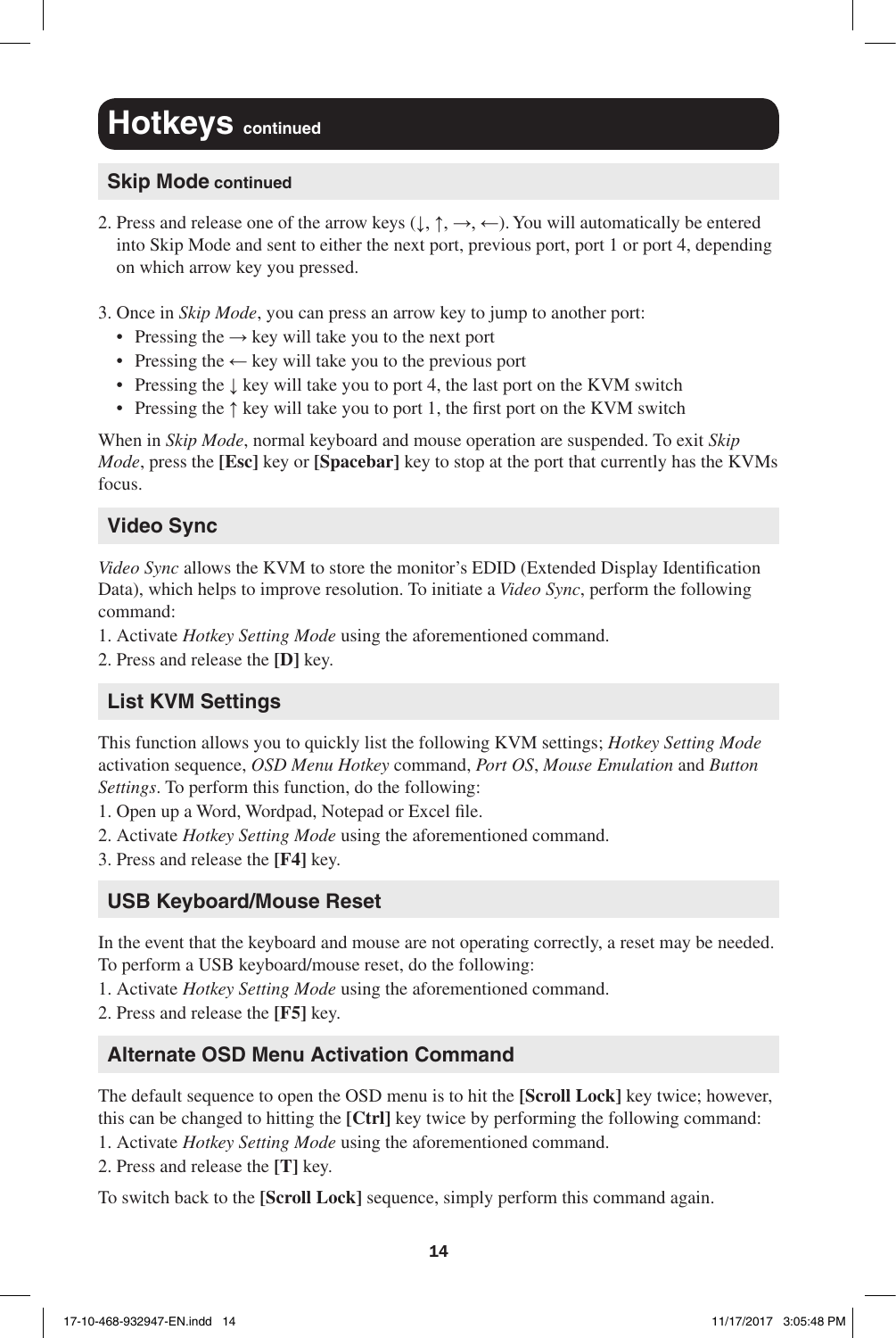#### **Hotkey Command Summary Table**

| Action                                                            | <b>Hotkey Command</b>                                                                                          |
|-------------------------------------------------------------------|----------------------------------------------------------------------------------------------------------------|
| Activate Hotkey Setting Mode                                      | Press and hold the [Scroll Lock] key, press and re-<br>lease the minus [-] key, release the [Scroll Lock] key. |
| Change Hotkey Setting Mode Activation<br>Command to [Ctrl], [F12] | Activate Hotkey Setting Mode, [H]                                                                              |
| Switch KVM, Audio and USB focus to a<br>desired port              | Activate Hotkey Setting Mode, n <sup>*</sup> , [Enter]                                                         |
| Switch KVM, Audio and USB focus to the<br>next port               | Activate Hotkey Setting Mode, [Enter]                                                                          |
| Switch the KVM focus only to a desired port                       | Activate Hotkey Setting Mode, n <sup>*</sup> , [ <b>K</b> ], [ <b>Enter</b> ]                                  |
| Switch the KVM focus only to the next port                        | Activate Hotkey Setting Mode, [K], [Enter]                                                                     |
| Switch the USB focus only to a desired port                       | Activate Hotkey Setting Mode, n*, [U], [Enter]                                                                 |
| Switch the USB focus only to the next port                        | Activate Hotkey Setting Mode, [U], [Enter]                                                                     |
| Switch the Audio focus only to a<br>desired port                  | Activate Hotkey Setting Mode, n*, [S], [Enter]                                                                 |
| Switch the Audio focus only to the next port                      | Activate Hotkey Setting Mode, [S], [Enter]                                                                     |
| Switch the KVM and USB focus to a desired<br>port                 | Activate Hotkey Setting Mode, n <sup>*</sup> , [ <b>K</b> ], [ <b>U</b> ], [ <b>Enter</b> ]                    |
| Switch the KVM and Audio focus to a<br>desired port               | Activate Hotkey Setting Mode, n <sup>*</sup> , [K], [S], [Enter]                                               |
| Switch the USB and Audio focus to a<br>desired port               | Activate Hotkey Setting Mode, n*, [U], [S], [Enter]                                                            |
| Initiate an Auto Scan                                             | Activate Hotkey Setting Mode, [A], [Enter]<br>Press the [Esc] key or [Spacebar] key to exit                    |
| Initiate an Auto Scan at a desired time<br>interval               | Activate Hotkey Setting Mode, [A], n*, [Enter]<br>Note: Press the [Esc] key or [Spacebar] key to exit          |
| Initiate Skip Mode and go to the next port                        | Activate Hotkey Setting Mode, $[\rightarrow]$<br>Note: Press the [Esc] key or [Spacebar] key to exit           |
| Initiate Skip Mode and go to the previous port                    | Activate Hotkey Setting Mode, [←]<br>Note: Press the [Esc] key or [Spacebar] key to exit                       |
| Initiate Skip Mode and go to Port 1                               | Activate Hotkey Setting Mode, [1]<br>Note: Press the [Esc] key or [Spacebar] key to exit                       |
| Initiate Skip Mode and go to Port 4                               | Activate Hotkey Setting Mode, [1]<br>Note: Press the [Esc] key or [Spacebar] key to exit                       |
| Video Sync                                                        | Activate Hotkey Setting Mode, [D]                                                                              |
| <b>List KVM Settings</b>                                          | Open a Word, Wordpad, Notepad or Excel file, Acti-<br>vate Hotkey Setting Mode, [F4]                           |
| <b>USB Keyboard/Mouse Reset</b>                                   | Activate Hotkey Setting Mode, [F5]                                                                             |
| Switch the OSD Menu Activation command<br>to [Ctrl], [Ctrl]       | Activate Hotkey Setting Mode, [T]                                                                              |

 $*$  When switching to a desired port, n=1, 2, 3 or 4. When initiating an auto scan at a desired time interval, n=0-255 seconds.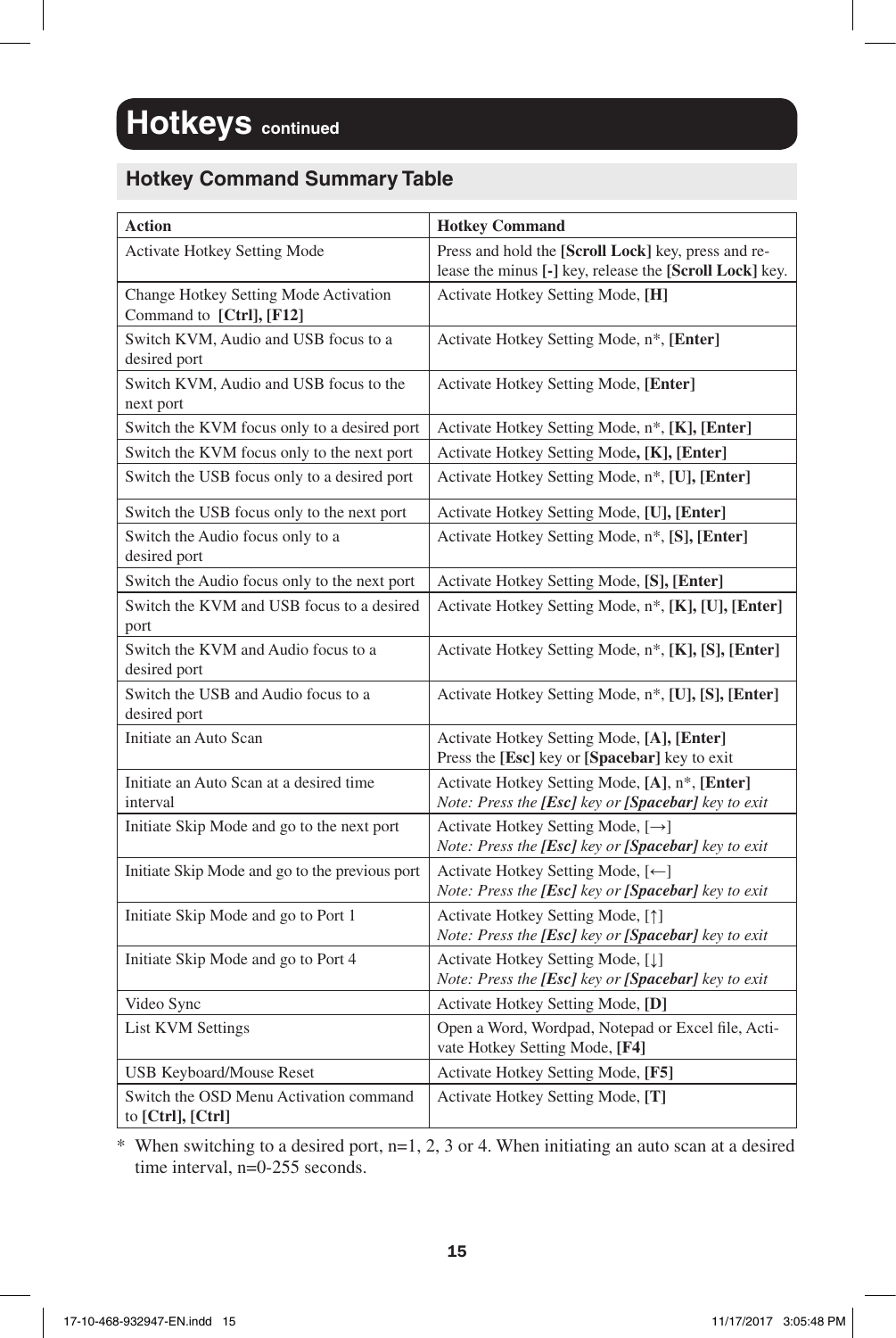# **OSD**

The OSD (On-Screen Display) can also be used to switch functionality focus from one port to another. The following section discusses OSD operation.

# **OSD Operation**

The OSD (On-Screen Display) is a menu-based interface that allows you to access connected components and change the KVM settings. To open the OSD Menu, hit the **[Scroll Lock]** key twice.

*Note: The OSD Menu activation command can be switched to [Ctrl], [Ctrl] via hotkey (see page 14 for details) or the OSD Settings Menu (see page 19 for details).*

### **OSD Main Screen**



#### **OSD Main Screen Components Table**

The table below describes the various components of the OSD main screen:

| Component                          | <b>Description</b>                                                                                                 |
|------------------------------------|--------------------------------------------------------------------------------------------------------------------|
| <b>PN</b>                          | This column displays the Port Number<br>represented by the corresponding row.                                      |
| <b>KVM</b>                         | This column will display a hand icon in the row<br>of the port that has the KVMs focus.                            |
| <b>USB</b>                         | This column will display a hand icon in the row<br>of the port that has the USB hub's focus.                       |
| (小                                 | This column will display a hand icon in the row<br>of the port that has the Audio focus.                           |
| $\overline{\mathbf{\hat{\alpha}}}$ | This column will display a sun icon in the row<br>of ports that are connected to the KVM switch<br>and powered-on. |
| <b>NAME</b>                        | This column will display the name given to the<br>corresponding port.                                              |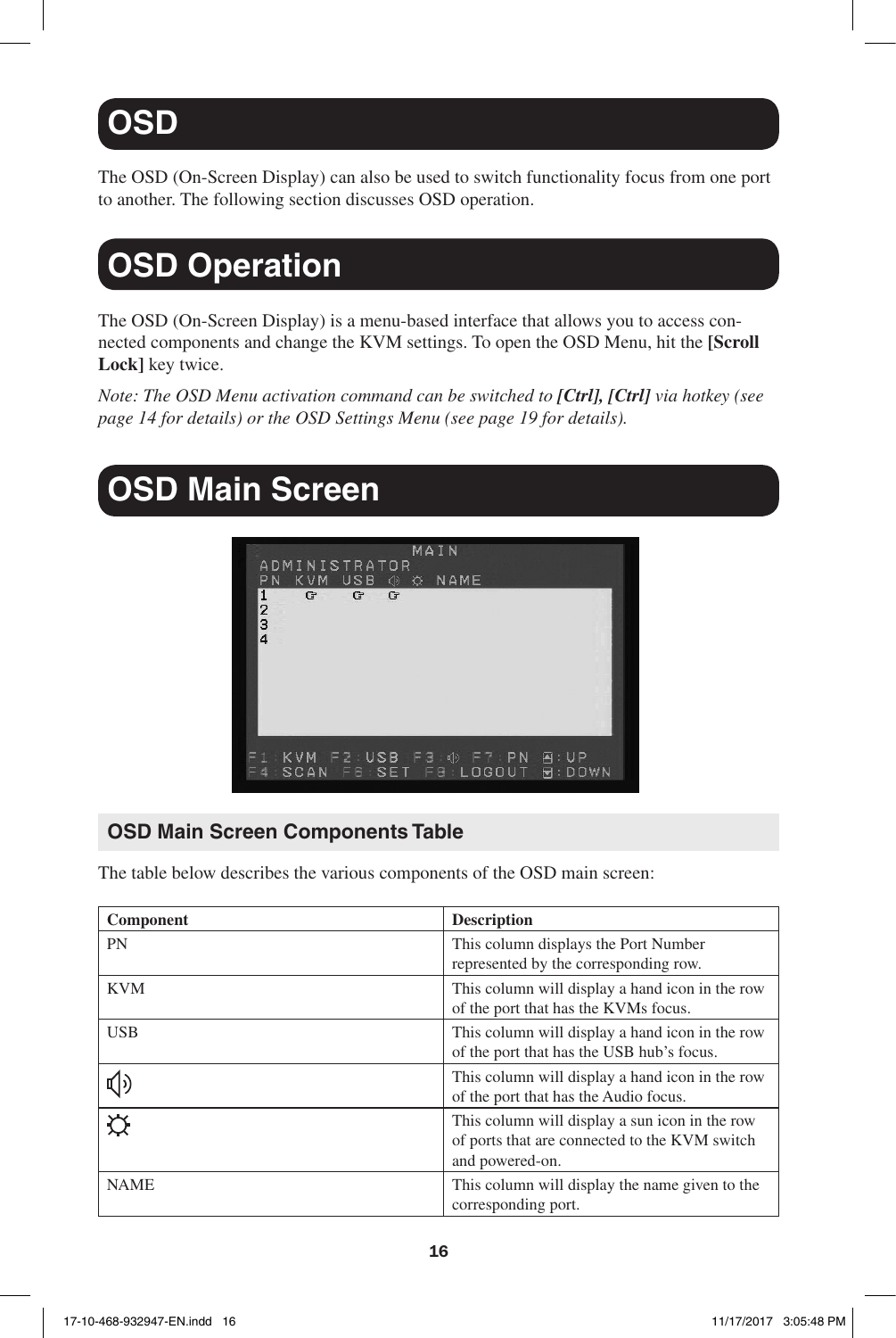# **OSD Main Page Functionality**

As with *Hotkeys* or *Push-buttons*, the OSD Main Page allows you to individually switch functionality to a desired port, or switch all functionality simultaneously. This can be done using your keyboard or mouse. You can also use the OSD Main page to activate *Auto Scan* mode, access the OSD Settings Page and logout of the KVM switch.

#### **Switch KVM, USB and Audio Focus Simultaneously via Keyboard**

- 1. When in the OSD Main Menu, press the **[F7]** key. Three highlight bars will appear, one in each functionality column.
- 2. Use the  $[\uparrow]$  and  $[\downarrow]$  keys to move the three highlight bars to the row of the desired port.
- 3. When the three highlight bars are in the row of the desired port, hit the **[Enter]** key. The OSD will disappear and the selected port will be accessed.

#### **Switch KVM, USB and Audio Focus Simultaneously via Mouse**

- 1. When in the OSD Main Menu, click on the **[F7]** text at the bottom of the screen, or, click on the desired port number in the PN column. Three highlight bars will appear, one in each functionality column. If you used the mouse to click on the desired port number, skip to Step 3.
- 2. Click on the **UP** or **DOWN** icons at the bottom of the screen to move the three highlight bars to the row of the desired port.
- 3. When the three highlight bars are in the row of the desired port, hit the **[Enter]** key, double-click on the port number or double-click on one of the three highlight bars. The OSD will disappear and the selected port will be displayed.

#### **Individually Switch KVM, USB and Audio Focus via Keyboard**

- 1. When in the OSD Main menu, press the **[F1]** key to bring up the highlight bar in the *KVM* column, **[F2]** to bring up the highlight bar in the *USB* column, or **[F3]** to bring up the highlight bar in the *Audio* column. You can also use the [Tab] key to toggle between the three columns.
- 2. When the highlight bar is in the desired column, use the  $\lceil \uparrow \rceil$  and  $\lceil \downarrow \rceil$  keys to move the highlight bar to the row of the desired port.
- 3. When the highlight bar is in the row of the desired port, press the **[Enter]** key. The OSD disappears and the port selected to have the KVM focus will be displayed.

*Note: You can set each functionalities focus at the same time by moving each highlight bar to the desired row before pressing the [Enter] key.*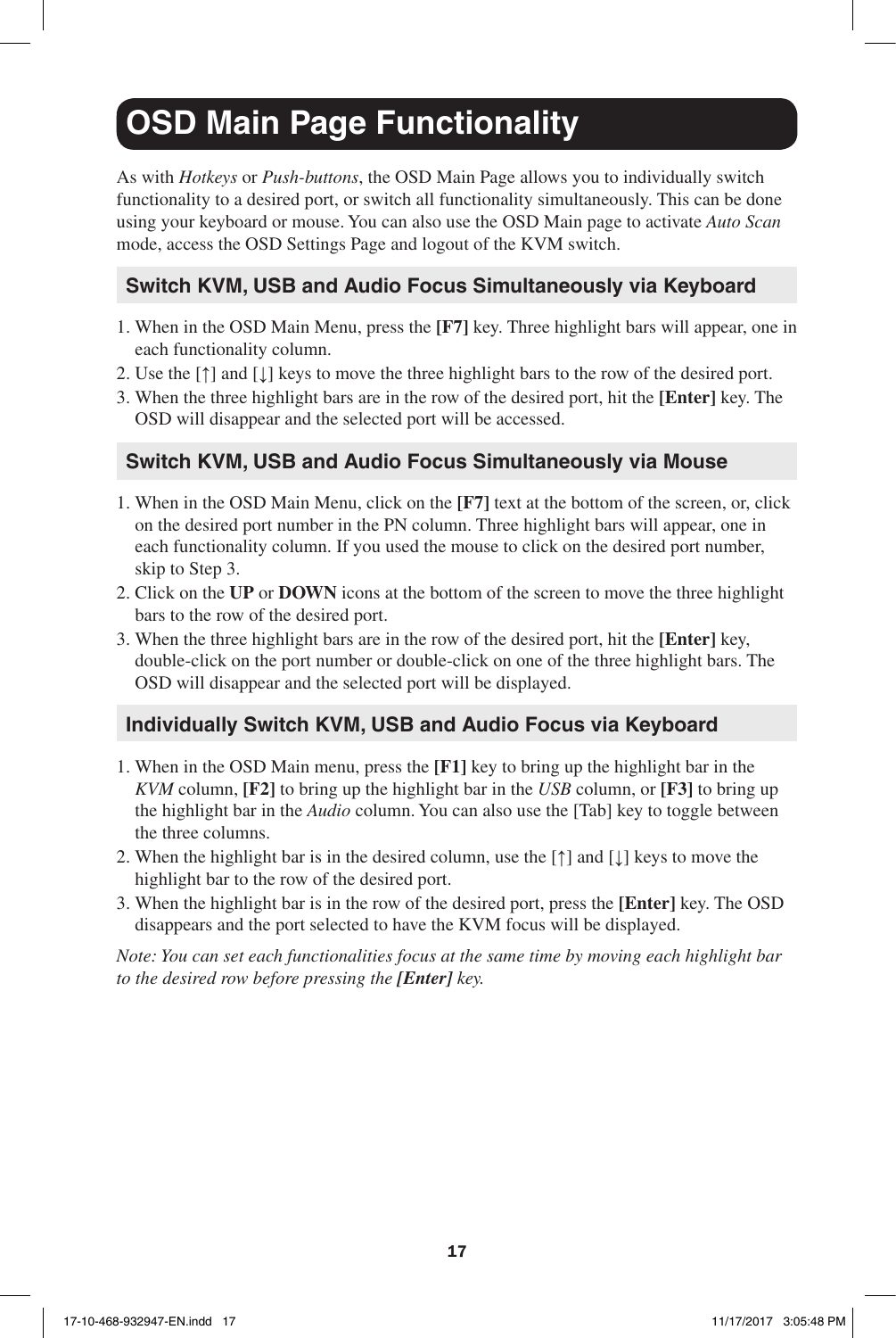## **OSD Main Page Functionality continued**

#### **Individually Switch KVM, USB and Audio Focus via Mouse**

- 1. When in the OSD Main menu, click on the **[F1]** text to bring up the highlight bar in the *KVM* column, **[F2]** to bring up the highlight bar in the *USB* column, or **[F3]** to bring up the highlight bar in the *Audio* column. You can also click on the area of the desired column next to the desired row to bring the highlight bar directly to the desired spot. If you choose to click directly on the desired port/column, skip to Step 3.
- 2. Once the highlight bar is in the desired column, Click on the **UP** or **DOWN** icons at the bottom of the screen to move it to the row of the desired port.
- 3. When the highlight bar is in the row of the desired port, hit the **[Enter]** key, or doubleclick on the highlight bar. The OSD will disappear and the selected port will be displayed.

*Note: You can set each functionalities focus at the same time by moving each highlight bar to the desired row before pressing the [Enter] key or double-clicking on one of the highlight bars.*

#### **Naming Ports**

- 1. Press the **[Tab]** key until a highlight bar shows up in the *Name* column. You can also click inside the *Name* column next to the desired port to bring the highlight bar exactly where you want it. If you choose to click directly on the desired port/column, skip to Step 3.
- 2. Once the highlight bar is in the *Name* column, use the [↑] and [↓] keys or click on the **UP** or **DOWN** icons at the bottom of the screen to move it to the row of the desired port.
- 3. Once the highlight bar is next to the desired port, press the **[Enter]** key or double-click on it. A pink box will appear in the highlight bar, signifying it is ready to be edited.
- 4. Type the desired name in the highlight bar. A maximum of 15 characters is allowed.
- 5. When you have typed in the desired port name, press the **[Enter]** key or click on the highlight bar to save it.

#### **Exiting the OSD Main Screen**

To exit the OSD Main Screen and go back to the last port selected to have the *KVM* focus, press the **[Esc]** key or right-click the mouse.

*Note: A functionalities focus will not be switched to another port if you simply highlight it and then exit the OSD. You must press the [Enter] key or double-click on the highlight bar to switch focus to that port.*

#### **F4: Scan**

Pressing the **[F4]** key or clicking on the **[F4]** text at the bottom of the OSD Main Page will initiate an *Auto Scan*. When started, the KVM will scan between computers that are both connected and powered-on. The interval that each port is scanned for is set in the *Scan Duration* field of the OSD Settings Menu. (See page 20 for details.) To exit *Auto Scan* mode, press the **[Esc]** key or **[Spacebar]** key.

#### **F6: Set**

Pressing the **[F6]** key or clicking on the **[F6]** text at the bottom of the OSD Main Page will bring you to the OSD Settings Page. The OSD Settings Page and it's features are discussed in detail in the following section.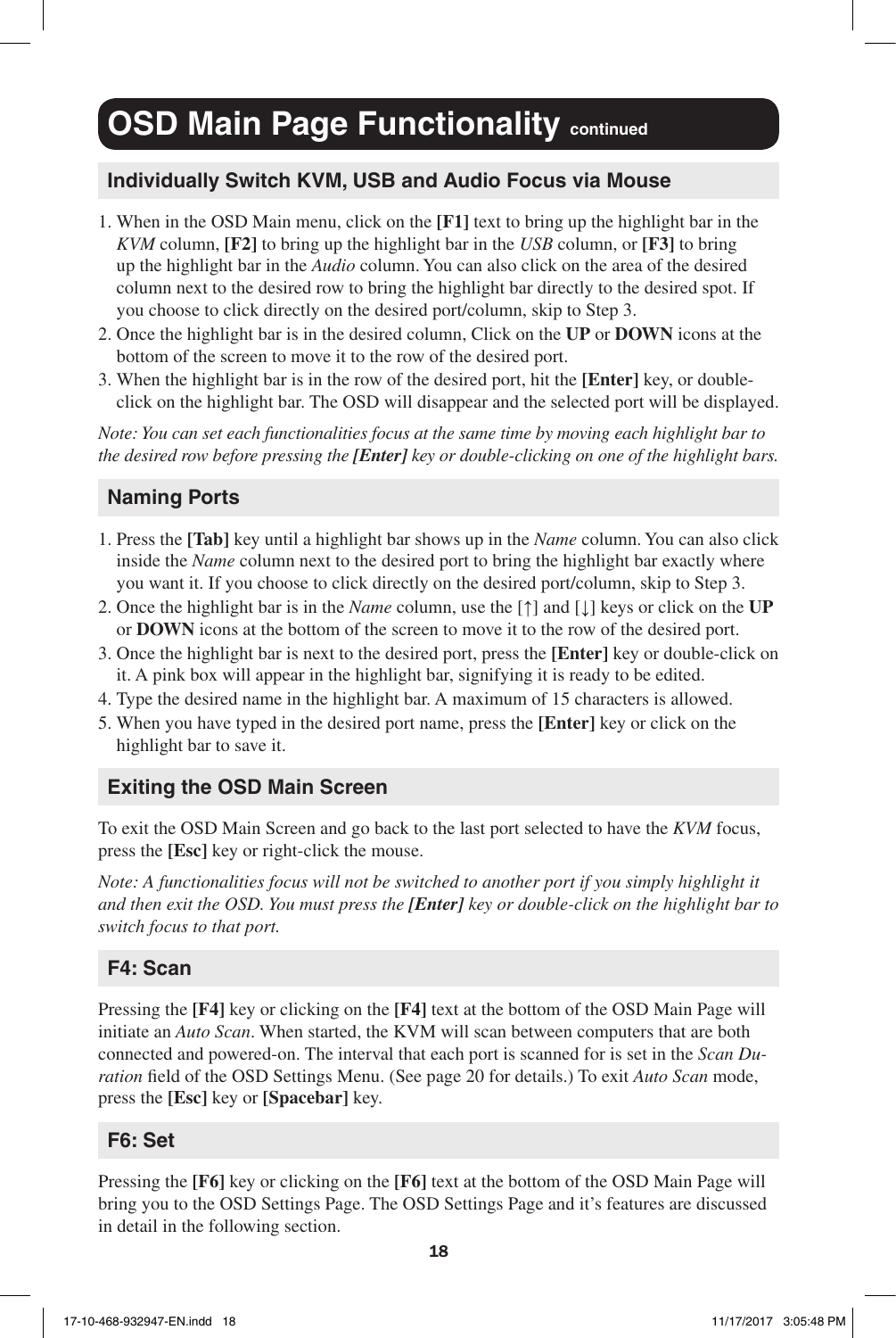# **OSD Main Page Functionality continued**

#### **F8: Logout**

Pressing the **[F8]** key or clicking on the **[F8]** text at the bottom of the OSD Main Page will bring up a prompt asking you if you wish to logout of the KVM switch. Press *[Y]* and then press the **[Enter]** key to logout of the KVM. You will be required to enter in your username and password to regain access to the KVM switch. If you do not wish to logout of the KVM, leave the **[N]** in the prompt field and press the **[Enter]** key, or press the **[Esc]** key.

# **OSD Settings Page Functionality**

The OSD Settings Page is where the KVM settings can be accessed and customized. As described in the previous section, pressing the **[F6]** key or clicking on the **[F6]** text when in the OSD Main Page will bring you to the OSD Settings Page.

| FB:SET | ESC.EXIT<br>ENTER SELECT<br>alaya) filamingsay<br>HOTKEY<br>BUTTON SETTINGS<br>PORT DISPLAY DURATION:<br>SCAN DURATION : 101SEC<br>SCREEN BLANKER | ⊞:UP<br>∺:DO<br>DOWN | PAGEUP<br>D PAGEUR<br>B PAGEDOWN<br>$-3SEC$ | <b>Sills</b> |
|--------|---------------------------------------------------------------------------------------------------------------------------------------------------|----------------------|---------------------------------------------|--------------|
|        | HOTKEY COMMAND MODE: ON<br>RESTORE DEFAULT VALUES<br>CLEAR THE NAME LIST                                                                          |                      |                                             | 일<br>대       |

To access one of the settings, simply highlight it and press the **[Enter]** key, or double-click on it with your mouse. When a setting is selected, a prompt or sub-menu will appear with options for changing that setting. The table below describes the settings found in this menu.

| <b>Setting</b>         | <b>Description</b>                                                                        |  |  |
|------------------------|-------------------------------------------------------------------------------------------|--|--|
| <b>OSD</b> Hotkey      | Select this setting to change the hotkey that is used to access the OSD.                  |  |  |
|                        | A sub-menu will appear, allowing you to choose between [Scroll Lock],                     |  |  |
|                        | [Scroll Lock] and [Ctrl], [Ctrl]. Highlight the desired hotkey and press the              |  |  |
|                        | [Enter] key, or double-click on it with your mouse. The default OSD hotkey                |  |  |
|                        | is [Scroll Lock], [Scroll Lock].                                                          |  |  |
| Hotkey                 | Select this setting to change the hotkey combination that is used to activate             |  |  |
|                        | <i>Hotkey Setting Mode.</i> A sub-menu will appear, allowing you to choose be-            |  |  |
|                        | tween [Scroll Lock], [-] and [Ctrl], [F12]. (See page 10 on how these keys                |  |  |
|                        | are used to activate <i>Hotkey Setting Mode</i> .) Highlight the desired hotkey and       |  |  |
|                        | press the [Enter] key, or double-click on it with your mouse. The default                 |  |  |
|                        | OSD hotkey is [Scroll Lock], [-].                                                         |  |  |
| <b>Button Settings</b> | Select this setting to change which push-button combinations are used to                  |  |  |
|                        | switch functionalities between ports. A sub-menu will appear, allowing                    |  |  |
|                        | you to choose between <i>Mode 1</i> and <i>Mode 2</i> . (See page 9 for the differences   |  |  |
|                        | between <i>Mode 1</i> and <i>Mode 2.</i> ) Highlight the desired mode and press the       |  |  |
|                        | <b>[Enter]</b> key, or double-click on it with your mouse. The default is <i>Mode 1</i> . |  |  |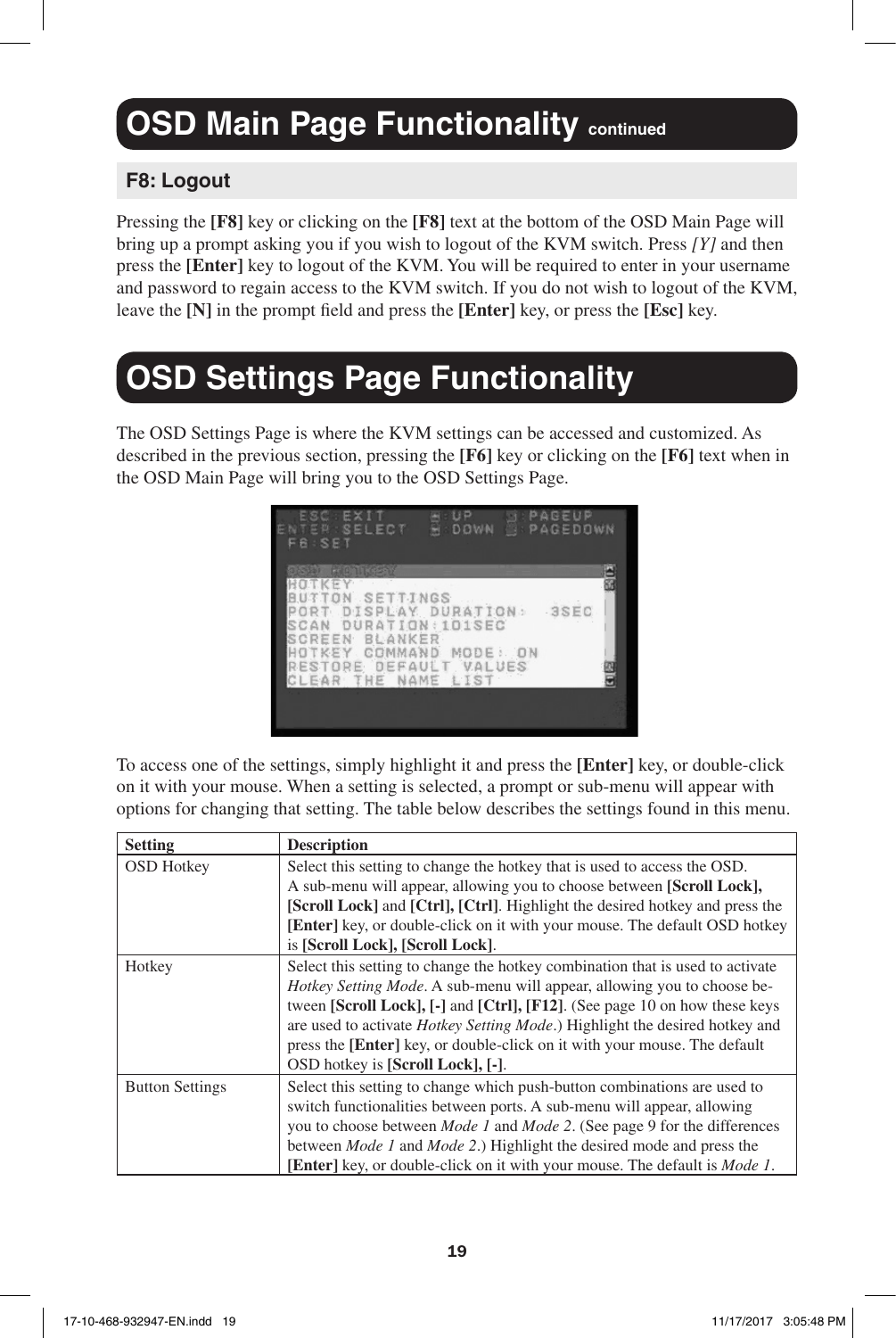# **OSD Settings Page Functionality Continued**

| <b>Setting</b>                   | <b>Description</b>                                                                                                                                                                                                                                                                                                                                                                                                                                                                                                        |
|----------------------------------|---------------------------------------------------------------------------------------------------------------------------------------------------------------------------------------------------------------------------------------------------------------------------------------------------------------------------------------------------------------------------------------------------------------------------------------------------------------------------------------------------------------------------|
| Port Display Duration            | Select this setting to change the amount of time the OSD menu is displayed<br>after switching functionalities between ports via push-button. A highlight                                                                                                                                                                                                                                                                                                                                                                  |
|                                  | bar will appear at the bottom of the OSD Settings Page, allowing you to                                                                                                                                                                                                                                                                                                                                                                                                                                                   |
|                                  | enter a <i>Port Display Duration</i> between 0 and 255 seconds. The default is 3                                                                                                                                                                                                                                                                                                                                                                                                                                          |
|                                  | seconds. A setting of 0 disables this function.                                                                                                                                                                                                                                                                                                                                                                                                                                                                           |
| <b>Scan Duration</b>             | Select this setting to change the amount of time spent on each port during<br>an Auto Scan. A highlight bar will appear at the bottom of the OSD Settings<br>Page, allowing you to enter a <i>Scan Duration</i> between 0 and 255 seconds.<br>The default is 3 seconds. A setting of 0 disables the <i>Auto Scan</i> function.                                                                                                                                                                                            |
| Screen Blanker                   | Select this setting to turn the <i>Screen Blanker</i> function On/Off, and to                                                                                                                                                                                                                                                                                                                                                                                                                                             |
|                                  | determine whether a password is needed to regain access after the screen is<br>blanked. A sub-menu will appear with three options; Set Timeout, Screen<br>Blanker Password, and Screen Lock. When the Set Timeout field is set to<br>Off, you will not be able to access the other two settings.                                                                                                                                                                                                                          |
|                                  | Set Timeout: To turn on the screen blanker function, select this setting and                                                                                                                                                                                                                                                                                                                                                                                                                                              |
|                                  | enter in a value between 0 and 30 minutes. The default is 0, which disables                                                                                                                                                                                                                                                                                                                                                                                                                                               |
|                                  | the Screen Blanker function.                                                                                                                                                                                                                                                                                                                                                                                                                                                                                              |
|                                  | <b>Blanker Password:</b> When the <i>Screen Lock</i> setting is On, a password will be<br>required to regain access to the KVM in the event the screen is blanked. A<br>password can be entered here using a maximum of 8 characters (A-Z, 0-9).<br>When entering a new blanker password, you will first be asked to enter the<br>current password. The default password is blank, so just press the [Enter]                                                                                                              |
|                                  | key if this setting has never been changed before. You will then be asked to                                                                                                                                                                                                                                                                                                                                                                                                                                              |
|                                  | enter the new password twice.                                                                                                                                                                                                                                                                                                                                                                                                                                                                                             |
|                                  | <b>Screen Lock:</b> This setting determines whether a password is required to                                                                                                                                                                                                                                                                                                                                                                                                                                             |
|                                  | access the KVM after a screen blank. Choose [Y] and [Enter] to turn it on                                                                                                                                                                                                                                                                                                                                                                                                                                                 |
|                                  | and require a password, or [N] and [Enter] to turn it off. It is turned off by<br>default.                                                                                                                                                                                                                                                                                                                                                                                                                                |
| <b>Hotkey Command</b>            | This setting allows you to enable or disable hotkey functionality. When                                                                                                                                                                                                                                                                                                                                                                                                                                                   |
| Mode                             | turned Off, you will not be able to access <i>Hotkey Setting Mode</i> to control the<br>KVM. When accessed, a highlight bar will appear at the bottom of the OSD<br>Settings Page. Press $[Y]$ and $[Enter]$ to turn the hotkey functionality on, or                                                                                                                                                                                                                                                                      |
|                                  | [N] and [Enter] to turn it Off. It is enabled by default.                                                                                                                                                                                                                                                                                                                                                                                                                                                                 |
| <b>Restore Default</b><br>Values | This function is used to restore the KVM's settings to their default values.<br>(See page 25 for <i>Factory Default Settings</i> .) Port names, usernames and<br>passwords are not affected by this function. When accessed, a highlight bar<br>will appear at the bottom of the OSD Settings Page. Press [Y] and [Enter]<br>to restore default settings, or [N] and [Enter] to exit without restoring<br>default settings. You can also press the [Esc] key to exit this function<br>without restoring default settings. |
| Clear the Name List              | This function is used to clear out all of the port names. When accessed, a<br>highlight bar will appear at the bottom of the OSD Settings Page. Press $[Y]$<br>and [Enter] to clear all of the port names, or [N] and [Enter] to exit without<br>clearing. You can also press the [Esc] key to exit this function without clear-<br>ing the port names.                                                                                                                                                                   |
| <b>Activate Beeper</b>           | This function controls a beeper sound that can be heard when a port is                                                                                                                                                                                                                                                                                                                                                                                                                                                    |
|                                  | changed, <i>Auto Scan</i> is accessed or an invalid entry is made in the OSD.<br>When accessed, a highlight bar will appear at the bottom of the OSD<br>Settings Page. Press $[Y]$ and $[Enter]$ to turn the beeper function on; or, $[N]$<br>and [Enter] to turn it off. It is turned on by default.                                                                                                                                                                                                                     |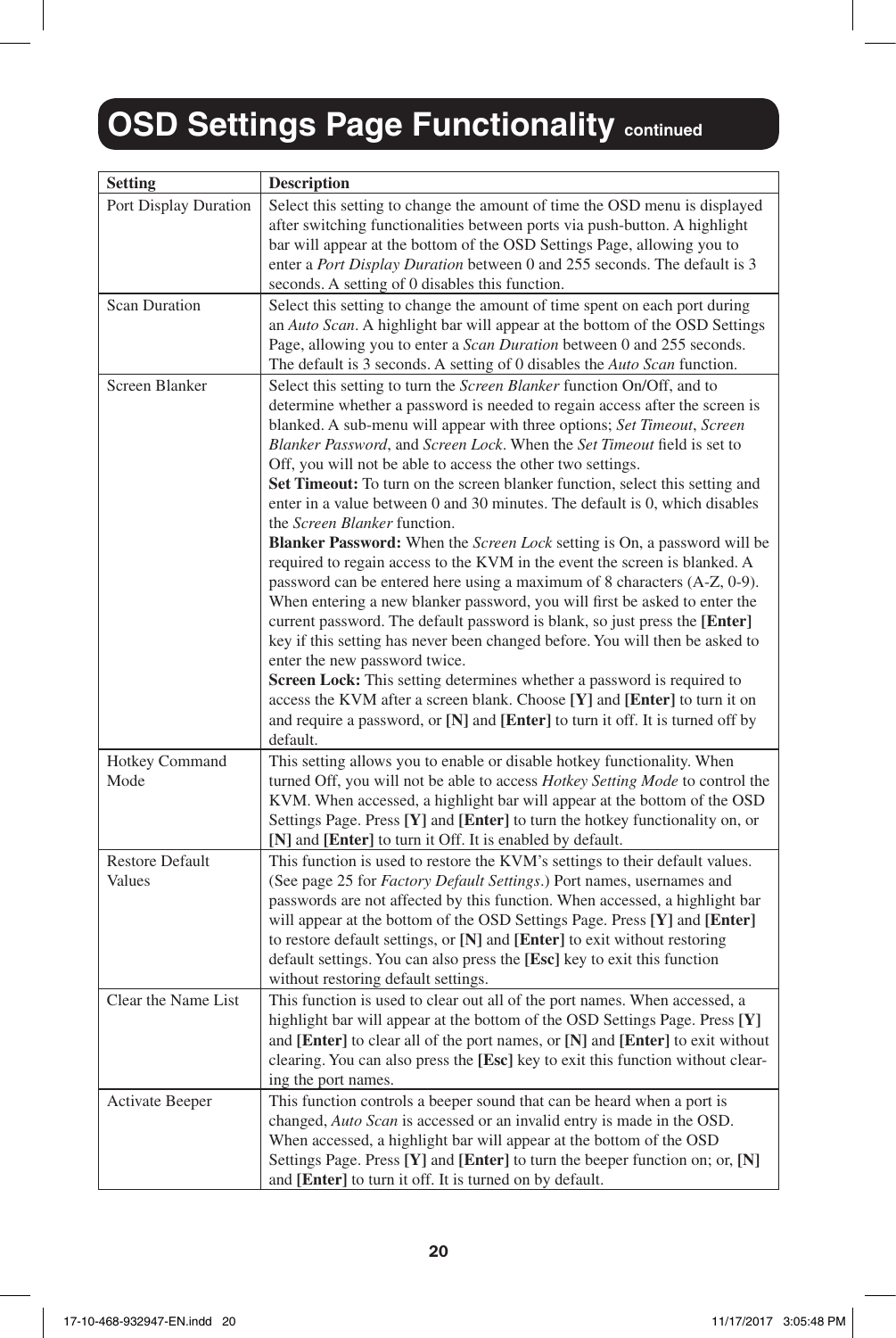# **OSD Settings Page Functionality continued**

| <b>Setting</b>               | <b>Description</b>                                                                                                                                                                                                                                                                                                                                                                                                                                                                                                                                                                                                                                                                                                                                                                                                                                                                                                                                                                                                                                                                                                                                                     |
|------------------------------|------------------------------------------------------------------------------------------------------------------------------------------------------------------------------------------------------------------------------------------------------------------------------------------------------------------------------------------------------------------------------------------------------------------------------------------------------------------------------------------------------------------------------------------------------------------------------------------------------------------------------------------------------------------------------------------------------------------------------------------------------------------------------------------------------------------------------------------------------------------------------------------------------------------------------------------------------------------------------------------------------------------------------------------------------------------------------------------------------------------------------------------------------------------------|
| Firmware Upgrade             | When this setting is selected, a screen appears that displays the KVM's<br>current firmware version. At the bottom of the page is a reminder to connect<br>the firmware upgrade cable, and a highlight bar asking if you wish to<br>download. Press $[Y]$ and $[Enter]$ to begin the firmware upgrade process, or<br>[N] and [Enter] to exit and return to the previous screen. You can also press<br>the [Esc] key to exit and return to the previous screen. (See page 22 for<br>complete instructions on how to perform a firmware upgrade.)                                                                                                                                                                                                                                                                                                                                                                                                                                                                                                                                                                                                                        |
| Port OS                      | This function allows you to enter in the operating system of the computer<br>connected to each port. It allows users to use special Sun, Mac or other<br>operating systems' keyboard keys. When selected, a sub-menu will appear<br>that lists each port and the OS which is currently assigned to it. Once the<br>desired port is highlighted, you can change its OS setting by double-clicking<br>on the OS with the mouse or by pressing the [Spacebar] to toggle between<br>OSs. You can choose between PC, Mac, Sun and SPC (Other). Each<br>computer is set at PC by default.                                                                                                                                                                                                                                                                                                                                                                                                                                                                                                                                                                                    |
| Mouse Emulation              | Enables / Disables the emulation function of the console mouse port. The<br>default setting is ON. If you disable this function, you will not be able<br>to control a connected PS/2 computer with a USB mouse. To control a<br>connected $PS/2$ computer, you will need to use the included USB to $(x2)$<br>PS/2 adapter cable to connect a PS/2 mouse to the KVM's console port.                                                                                                                                                                                                                                                                                                                                                                                                                                                                                                                                                                                                                                                                                                                                                                                    |
| Mouse Switching<br>Function  | This setting allows you to turn the <i>Mouse Switching Function</i> On/Off. (See<br>page 10 for <i>Mouse Switching Function</i> details.) When accessed, a highlight<br>bar will appear at the bottom of the OSD Settings Page. Press [Y] and<br><b>[Enter]</b> to turn the <i>Mouse Switching Function</i> On; or, [N] and <b>[Enter</b> ] to<br>turn it Off. It is turned OFF by default.                                                                                                                                                                                                                                                                                                                                                                                                                                                                                                                                                                                                                                                                                                                                                                            |
| <b>OSD</b> Language          | This setting allows you to choose which language the OSD is displayed<br>in. When accessed, a sub-menu appears, allowing you to choose between<br>English, Japanese and German. Simply highlight the desired language and<br>press the [Enter] key or double-click on it with the mouse. The language is<br>set to <i>English</i> by default.                                                                                                                                                                                                                                                                                                                                                                                                                                                                                                                                                                                                                                                                                                                                                                                                                          |
| Set Username and<br>Password | This setting allows you to customize the <i>Username</i> and <i>Password</i> for the<br>Administrator and Users. The KVM has one administrator and four users.<br>Administrators have access to all features and settings, whereas users can<br>only access the connected computers, and not the F6 Settings Page.<br>When accessed, a sub-menu appears listing an administrator and four users.<br>To edit a <i>Username</i> and <i>Password</i> , select the desired account and press<br>the <b>[Enter]</b> key or double-click on it with the mouse. Another sub-menu<br>appears, allowing you to enter in a new <i>Username</i> and <i>Password</i> . You are<br>asked to enter in the password twice to ensure it is entered correctly. After<br>entering the password for the second time, press the [Enter] key to save<br>your changes.<br>Note: Usernames and Passwords can contain a maximum of 15 characters<br>$(0-9, a-z, A-Z).$<br>The default administrator <i>Username</i> is Administrator, and the default <i>Pass-</i><br><i>word</i> is Password. For security purposes, it is strongly recommended that<br>you change these to something unique. |
| Set Logout Timeout           | This setting allows you to set the amount of idle time that must pass before<br>a user is logged out of the KVM, requiring them to enter their username and<br>password to regain access. When accessed, a highlight bar appears at the<br>bottom of the OSD Settings Page, in which you can enter a value between<br>0 and 180 minutes. This setting defaults at 0, which disables the <i>Logout</i><br>Timeout function.                                                                                                                                                                                                                                                                                                                                                                                                                                                                                                                                                                                                                                                                                                                                             |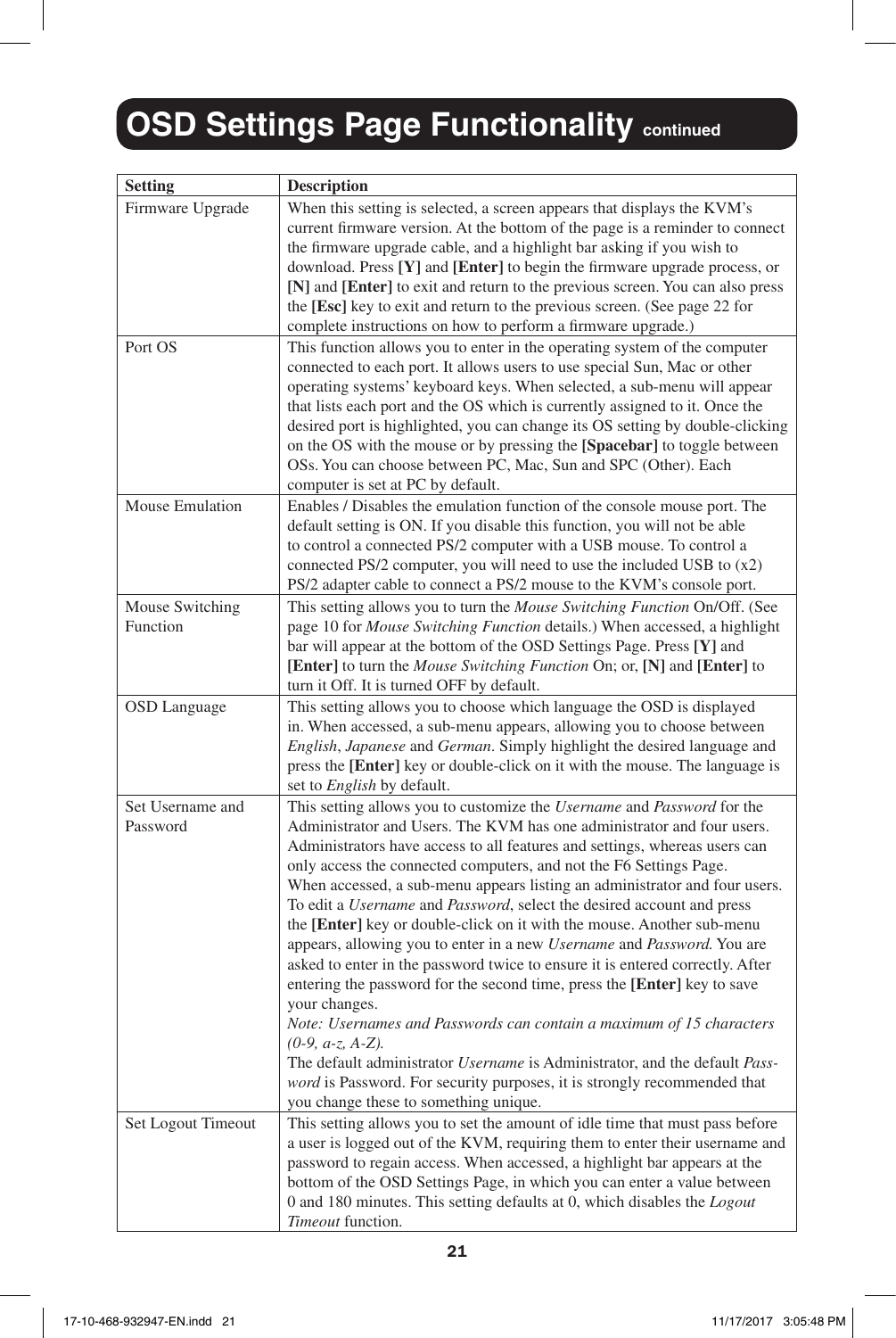### **Firmware Upgrade Utility**

As firmware upgrades become available, they can be found on the internet at www.tripplite. com. To upgrade the firmware of you KVM switch, follow the steps below:

- 1. From a computer that is not part of your KVM installation, go to www.tripplite.com to obtain the firmware upgrade for your KVM switch, and save it to your computer.
- 2. Using the firmware upgrade cable that came with the B006-VUA4-K-R, connect the cable from the 3.5 mm jack on the back of the switch to a DB9 Serial port on the computer you saved the firmware to.
- 3. Shut down all of the computers connected to the KVM switch.
- 4. Invoke *Firmware Upgrade Mode* via the *Firmware Upgrade* function in the OSD F6 Settings Page. (See page 21 for details.)
- 5. On the computer the firmware upgrade file is saved to, run the *Firmware Upgrade Utility* file by double-clicking on it or by opening up a command line and typing in the path to it. The utilities welcome page appears:

| Firmware Upgrade Utility                | If Check Firmware Version is checked, the utility compares the device's firmware level with the upgrade<br>files. If the device's version is newer, the utility lets you decide whether to continue or not. If it is not<br>checked, the utility performs the upgrade directly. | $\vert x \vert$ |
|-----------------------------------------|---------------------------------------------------------------------------------------------------------------------------------------------------------------------------------------------------------------------------------------------------------------------------------|-----------------|
| Click Next to begin.                    |                                                                                                                                                                                                                                                                                 |                 |
| Device List:<br>KVM Switch (MAIN) : 000 | <b>Status Messages:</b><br>> Loading & testing files                                                                                                                                                                                                                            |                 |
| Device Description                      | > Loading & testing files: DK<br>> Searching for devices<br><b>I</b>                                                                                                                                                                                                            |                 |
| 区 Check Firmware Version Progress [     |                                                                                                                                                                                                                                                                                 |                 |
| Help.                                   | View Log<br>< Back<br>Cancel<br>Next >                                                                                                                                                                                                                                          |                 |

6. After reading the license agreement, click on the **I Agree** option and click **Next.** The *Firmware Upgrade Utility* main screen appears and displays the KVM switch in the *Device List* on the left side of the screen.

|                                                                                                                                    | Firmware Upgrade Utility<br>$\vert x \vert$                                                                                                                                                                                                                                              |        |  |
|------------------------------------------------------------------------------------------------------------------------------------|------------------------------------------------------------------------------------------------------------------------------------------------------------------------------------------------------------------------------------------------------------------------------------------|--------|--|
| The Firmware upgrade was successful.                                                                                               |                                                                                                                                                                                                                                                                                          |        |  |
| Click Finish to close the utility.<br>Device List:                                                                                 | Status Messages:                                                                                                                                                                                                                                                                         |        |  |
| KVM Switch (MAIN): 000<br>Device Description<br>CPLI · CPLI8021<br>Device F/W: Ver 1.0.075<br>Upgrade F/W: Ver 1.0.081<br>MID: 000 | > Loading & testing files<br>> Loading & testing files: OK<br>> Searching for devices<br>> Preparing firmware upgrade<br>> Preparing firmware upgrade: OK<br>> Upgrading device KVM Switch (MAIN) : 000<br>> Upgrading device KVM Switch (MAIN) : 000: DK<br>> Firmware upgrade: OK<br>ь |        |  |
|                                                                                                                                    | □ Check Firmware Version Progress [                                                                                                                                                                                                                                                      |        |  |
| Help                                                                                                                               | Finish <sup>"</sup><br>View Log<br>< Back                                                                                                                                                                                                                                                | Cancel |  |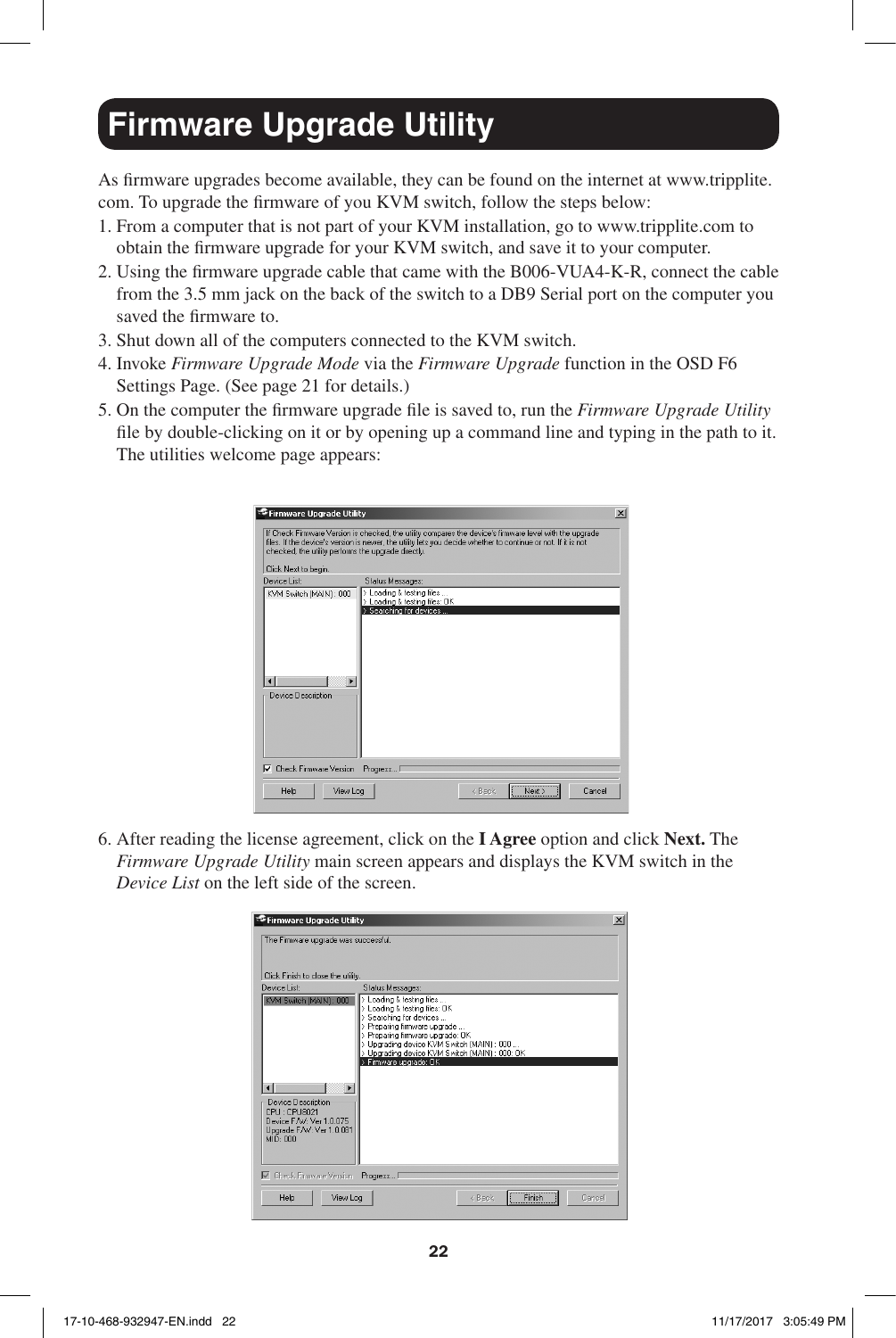### **Firmware Upgrade Utility continued**

- 7. Highlight the KVM switch in the *Device List* by clicking on it with the mouse. If you want the *Firmware Upgrade Utility* to check the KVM's firmware version to see if it is older/newer than the firmware upgrade file, check the *Check Firmware Version* box in the lower-left of the screen. If you want the *Firmware Upgrade Utility* to upload the firmware upgrade file without checking the KVM's firmware version, leave this box unchecked. Click **Next**.
- 8. If the *Check Firmware Version* box is checked, and the *Firmware Upgrade Utility*  finds the KVM's firmware is newer than that of the firmware upgrade file, you will be prompted to continue or cancel. Once the firmware upgrade starts, status messages appear in the *Status Message* panel and progress towards completion is shown in the *Progress Bar*. When the upgrade is complete, the *Status Message* panel will inform you that the firmware upgrade was ok. At this point, click **Finish** to complete the firmware upgrade. After a successful firmware upgrade, the switch will reset itself.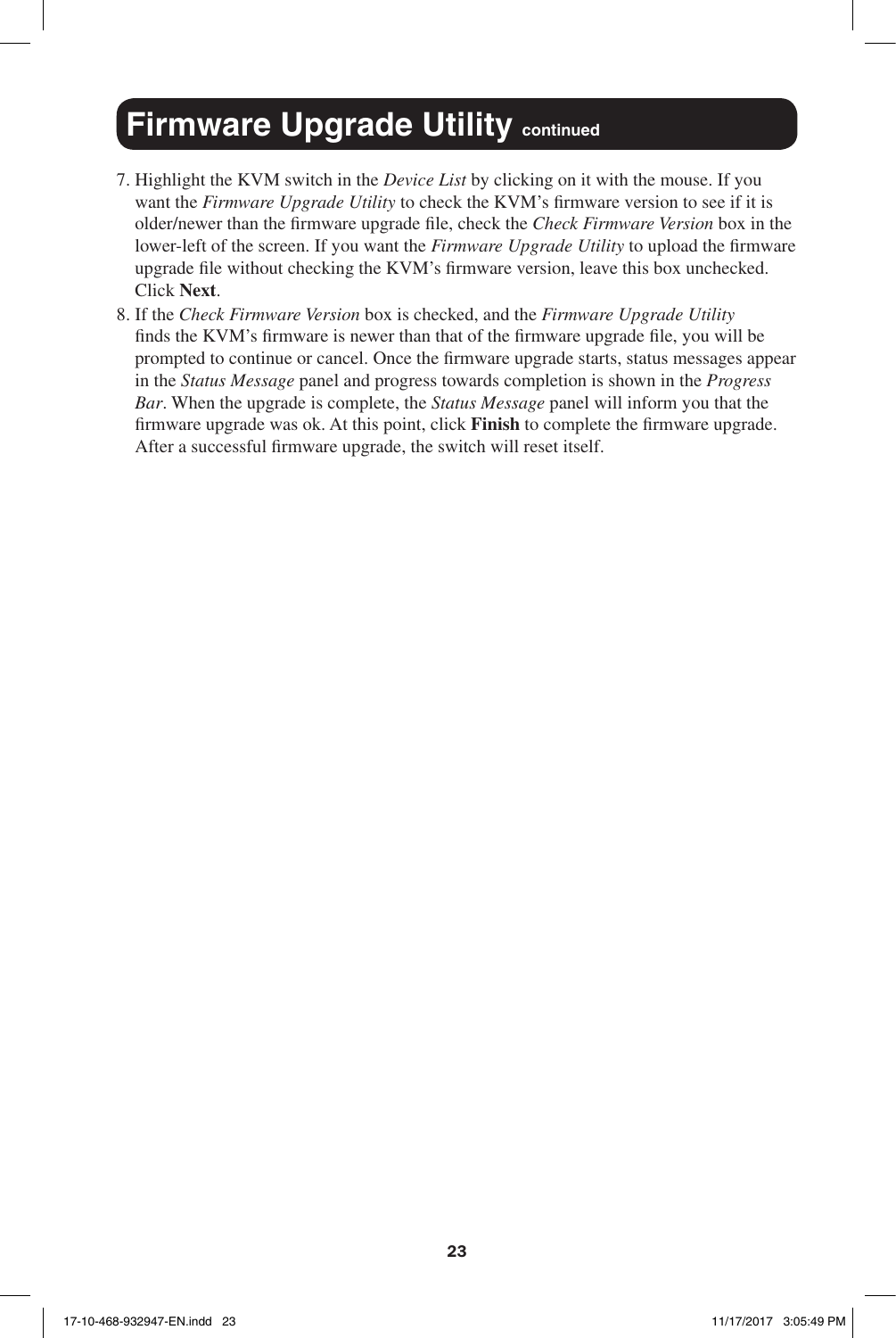# **Appendix**

#### **Mac Keyboard Emulation**

The PC compatible (101/104 key) keyboard can emulate the functions of the Mac keyboard using the PC keystrokes in the table below.

*Note: When more than one key is required on the PC Keyboard to emulate the Mac keyboard, press and release the first key, and then press and release the second key.*

| <b>PC</b> Keyboard | <b>Mac Keyboard</b> |
|--------------------|---------------------|
| [Shift]            | [Shift]             |
| [Ctrl]             | [Ctrl]              |
| H                  | $\mathcal H$        |
| [Ctrl], [1]        | 4                   |
| [Ctrl], [2]        | $\blacksquare$      |
| [Ctrl], [3]        | ◀》                  |
| [Ctrl], [4]        | ≜                   |
| [Alt]              | [Alt]               |
| [Print Screen]     | [F13]               |
| [Scroll Lock]      | [F14]               |
| e                  | $[=]$               |
| [Enter]            | [Return]            |
| [Backspace]        | [Delete]            |
| [Insert]           | [Help]              |
| $[Ctrl]$ ,         | [F15]               |

#### **Sun Keyboard Emulation**

The PC compatible (101/104 key) keyboard can emulate the functions of the Sun keyboard using the PC keystrokes in the table below.

*Note: When more than one key is required on the PC Keyboard to emulate the Sun keyboard, press and release the first key, and then press and release the second key.*

| <b>PC</b> Keyboard | <b>Sun Keyboard</b> |
|--------------------|---------------------|
| [Ctrl], [T]        | [Stop]              |
| [Ctrl], [F2]       | [Again]             |
| [Ctrl], [F3]       | [Props]             |
| $[Ctrl]$ , $[F4]$  | [Undo]              |
| [Ctrl], [F5]       | [Front]             |
| $[Ctrl]$ , $[F6]$  | [Copy]              |
| [Ctrl], [F7]       | [Open]              |
| $[Ctrl]$ , $[ F8]$ | [Paste]             |
| $[Ctrl]$ , $[F9]$  | [Find]              |

| <b>PC</b> Keyboard  | <b>Sun Keyboard</b> |
|---------------------|---------------------|
| $[Ctrl]$ , $[ F10]$ | [Cut]               |
| $[Ctrl]$ , $[1]$    | ▥◥                  |
| $[Ctrl]$ , $[2]$    | $\mathbf{O}$        |
| $[Ctrl]$ , $[3]$    | $() +$              |
| $[Ctrl]$ , $[4]$    | C                   |
| [Ctrl], [H]         | [Help]              |
| EN                  | [Compose]           |
|                     | ⋖                   |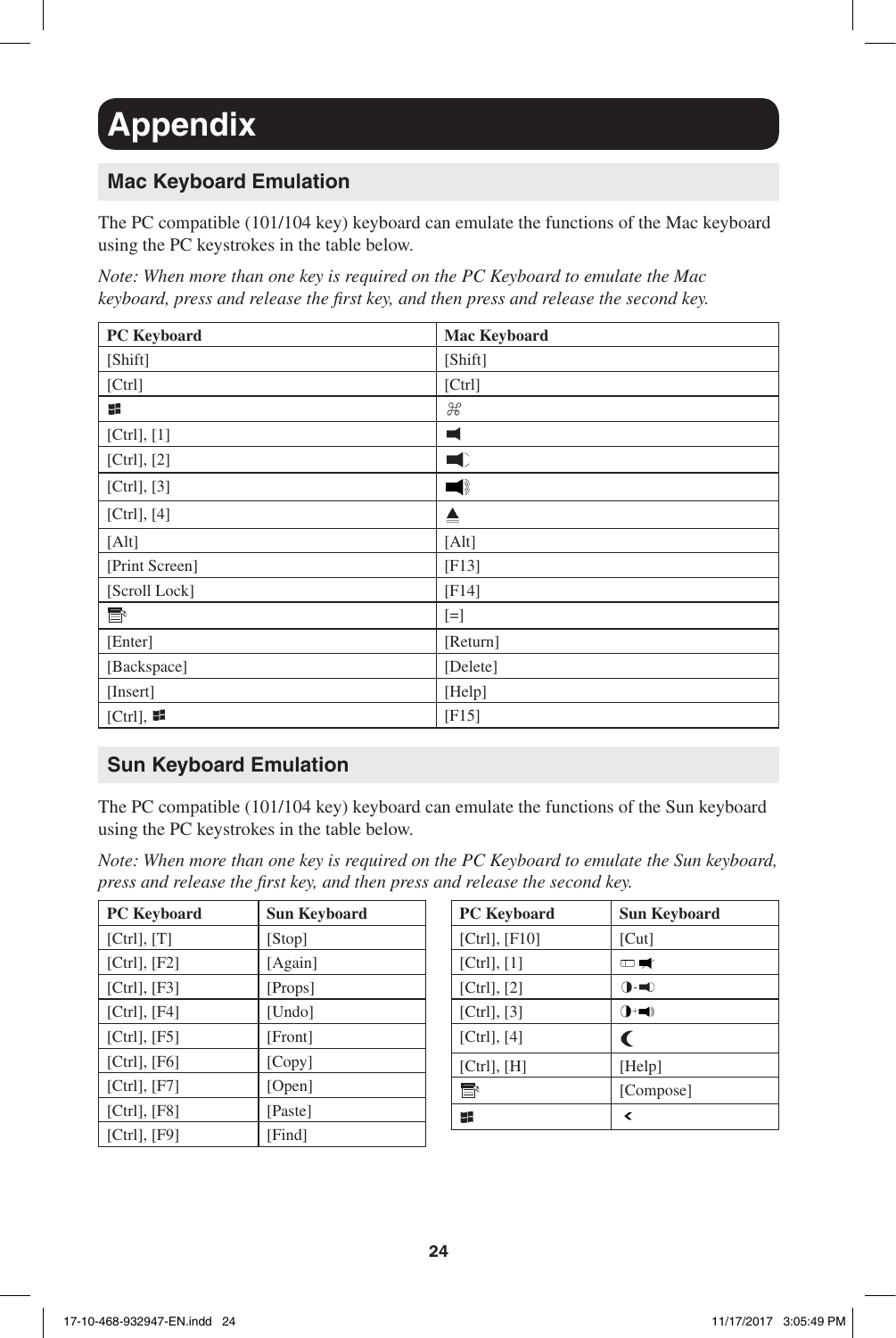# **Appendix continued**

#### **Factory Default Settings**

| <b>Setting</b>                  | <b>Default</b>               |
|---------------------------------|------------------------------|
| <b>Administrator Username</b>   | Administrator                |
| <b>Administrator Password</b>   | Password                     |
| <b>OSD</b> Hotkey               | [Scroll Lock], [Scroll Lock] |
| Hotkey                          | [Scroll Lock], [-]           |
| <b>Button Settings</b>          | [Mode 1]                     |
| Port Display Duration           | 3 Seconds                    |
| <b>Scan Duration</b>            | 3 Seconds                    |
| Screen Blanker-Set Timeout      | 0(Off)                       |
| Screen Blanker-Blanker Password | "Blank"                      |
| Screen Blanker-Screen Lock      | Off                          |
| <b>Hotkey Command Mode</b>      | On                           |
| <b>Activate Beeper</b>          | On                           |
| Port OS                         | PC                           |
| Mouse Emulation                 | On                           |
| Mouse Switching Function        | Off                          |
| <b>OSD</b> Language             | English                      |
| Set Logout Timeout              | 0(Off)                       |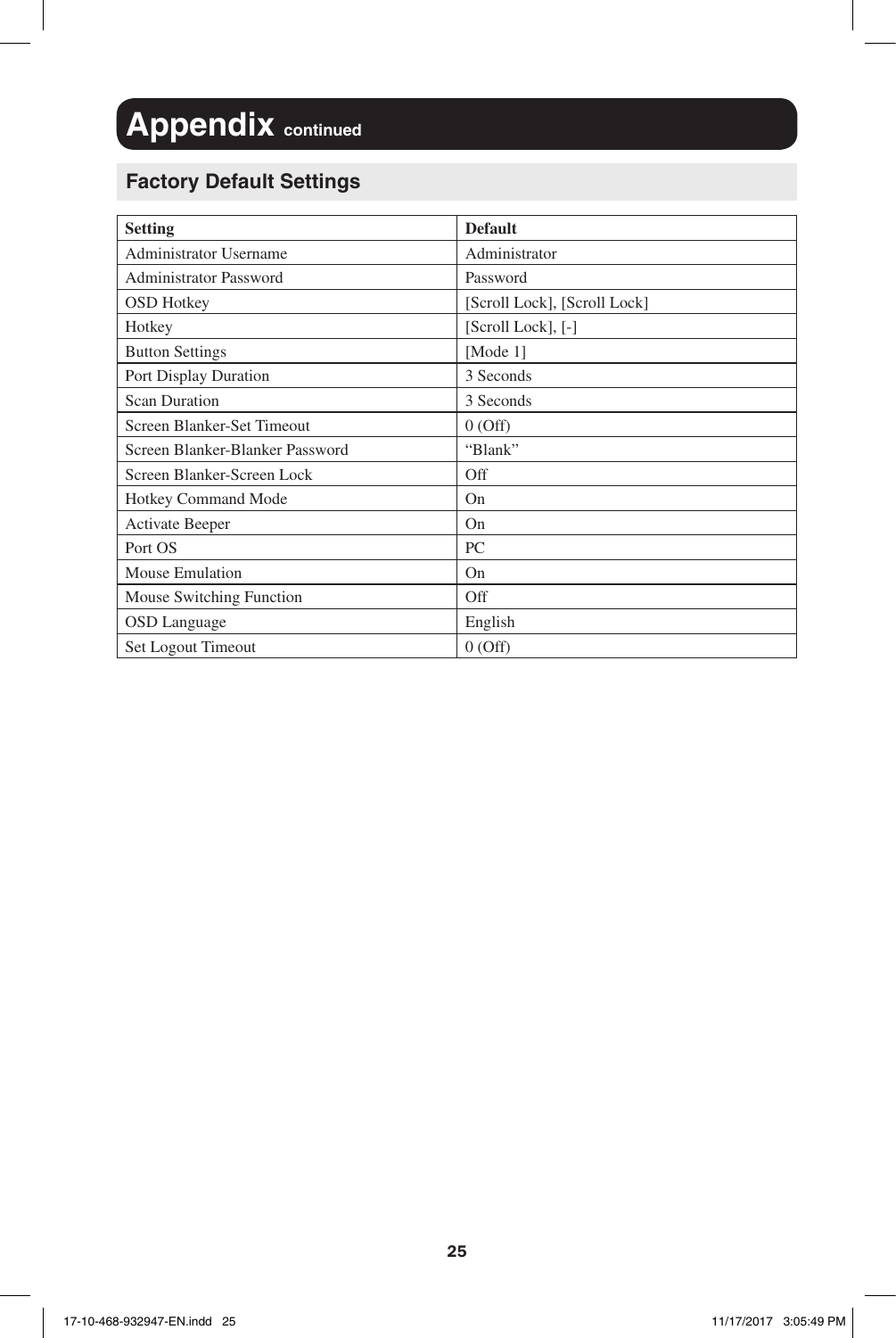## **Specifications**

| <b>Feature</b>                  | Specification                                                                                             |
|---------------------------------|-----------------------------------------------------------------------------------------------------------|
| Number of Computer Ports        | $\overline{4}$                                                                                            |
| Expandable (Cascade/Daisychain) | No                                                                                                        |
| Form Factor                     | Desktop/Rackmount (Comes with 1U Rackmount Kit)                                                           |
| Port Selection                  | OSD, Hotkeys, Push-buttons, Mouse Switching Function*                                                     |
| Console Keyboard/Mouse Ports    | $(x2)$ USB, $(x2)$ PS/2**                                                                                 |
| Console Video Port              | HD15 Female                                                                                               |
| Console Speaker/Mic Ports       | $(x4)$ 3.5 mm Female***                                                                                   |
| <b>Computer Ports</b>           | $(x4)$ HD17 Female**** $(x8)$ 3.5 mm Female (Each port<br>contains a HD17 connector and (2) 3.5 mm jacks) |
| <b>KVM Cable Kits</b>           | P756-Series (USB) and P757-Series (PS/2)                                                                  |
| <b>Included KVM Cable Kits</b>  | (x4) USB with Audio KVM Cable Kits                                                                        |
| Power Jack                      | DC Power Jack for External Power Supply                                                                   |
| <b>Power Requirements</b>       | 5.3V, 642mA                                                                                               |
| USB 2.0 Hub Ports               | $(x2)$ USB A Female                                                                                       |
| Keyboard/Mouse Emulation        | PS/2, USB                                                                                                 |
| Max Video Resolution            | 2048 x 1536 @ 60Hz, DDC2B                                                                                 |
| <b>Operating Temperature</b>    | 0 to 50 C (32 to 122 F)                                                                                   |
| Storage Temperature             | $-20$ to 60 C ( $-4$ to 140 F)                                                                            |
| Humidity                        | 0 to 80% RH, Non-Condensing                                                                               |
| Unit Dimensions (H x W x D, In) | 1.6 x 7.9 x 2.75                                                                                          |
| Unit Weight (Lbs)               | 1.75                                                                                                      |

\* The mouse switching function is disabled by default, and needs to be turned on via OSD. It is only available when using a mouse with a scroll wheel.

\*\* A USB to (x2) PS/2 adapter cable is included with the KVM to allow for PS/2 keyboard and mouse console connections.

\*\*\* The B006-VUA4-K-R includes 2 sets of Speaker/Mic ports; (2) 3.5 mm jacks on the front and (2) 3.5 mm jacks on the back. The front panel ports take priority over the back panel.

\*\*\*\* These custom 17 pin connectors are made specifically to work with P756-Series and P757-Series KVM Cable Kits. Do not attempt to use ordinary VGA cable to connect a computer to the KVM switch.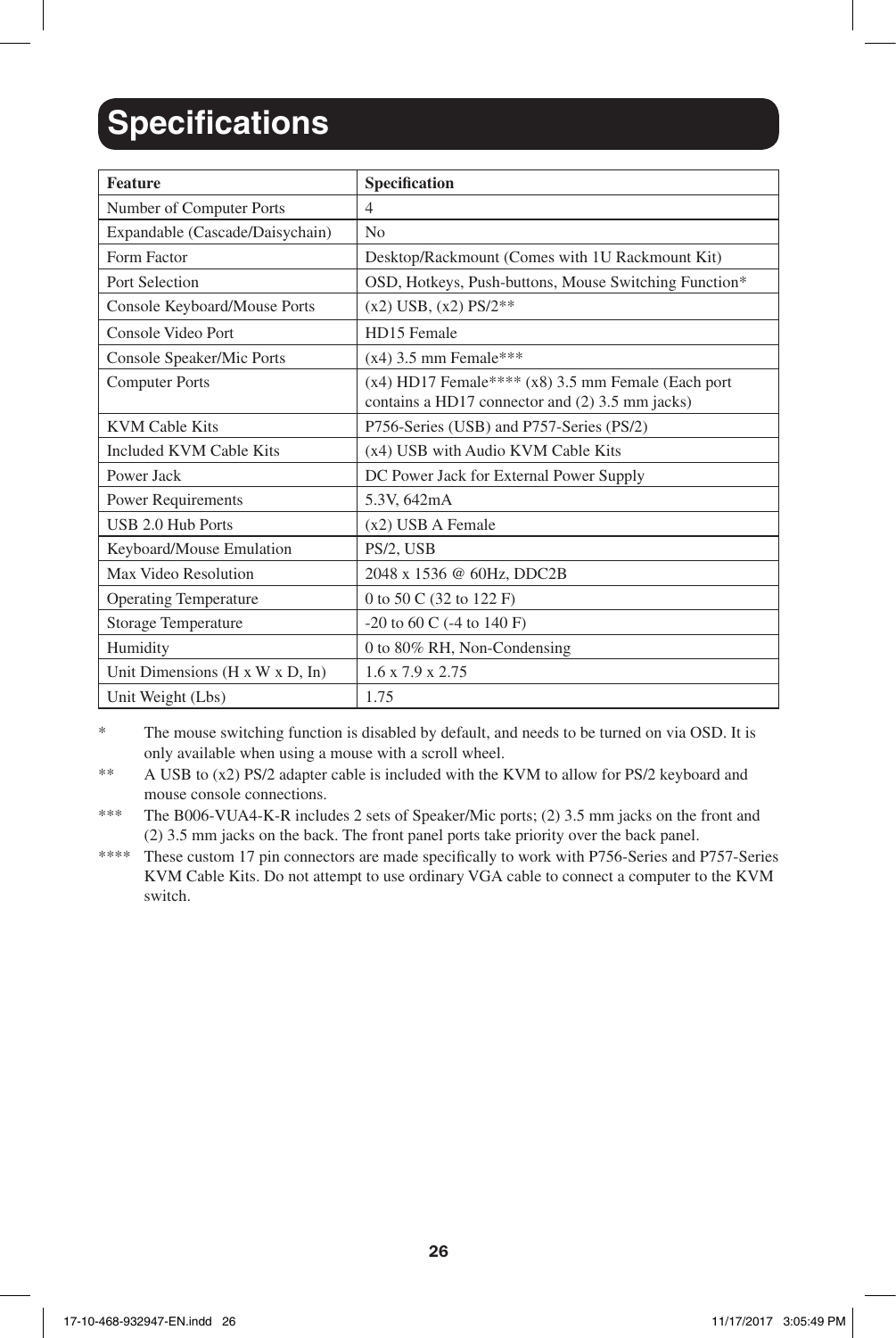### **Warranty & Product Registration**

#### **3-YEAR LIMITED WARRANTY**

Seller warrants this product, if used in accordance with all applicable instructions, to be free from original defects in material and workmanship for a period of three (3) years from the date of initial purchase. If the product should prove defective in material or workmanship within that period, Seller will repair or replace the product, in its sole discretion. Service under this Warranty can only be obtained by your delivering or shipping the product (with all shipping or delivery charges prepaid) to: Tripp Lite; 1111 W. 35th Street; Chicago IL 60609; USA. Seller will pay return shipping charges. Visit www.tripplite.com/support before sending any equipment back for repair.

THIS WARRANTY DOES NOT APPLY TO NORMAL WEAR OR TO DAMAGE RESULTING FROM ACCIDENT, MISUSE, ABUSE OR NEGLECT. SELLER MAKES NO EXPRESS WARRANTIES OTHER THAN THE WARRANTY EXPRESSLY SET FORTH HEREIN. EXCEPT TO THE EXTENT PROHIBITED BY APPLICABLE LAW, ALL IMPLIED WARRANTIES, INCLUDING ALL WARRANTIES OF MERCHANTABILITY OR FITNESS, ARE LIMITED IN DURATION TO THE WARRANTY PERIOD SET FORTH ABOVE; AND THIS WARRANTY EXPRESSLY EXCLUDES ALL INCIDENTAL AND CONSEQUENTIAL DAMAGES. (Some states do not allow limitations on how long an implied warranty lasts, and some states do not allow the exclusion or limitation of incidental or consequential damages, so the above limitations or exclusions may not apply to you. This Warranty gives you specific legal rights, and you may have other rights which vary from jurisdiction to jurisdiction).

Tripp Lite; 1111 W. 35th Street; Chicago IL 60609; USA

WARNING: The individual user should take care to determine prior to use whether this device is suitable, adequate or safe for the use intended. Since individual applications are subject to great variation, the manufacturer makes no representation or warranty as to the suitability or fitness of these devices for any specific application.

#### **PRODUCT REGISTRATION**

Visit www.tripplite.com/warranty today to register your new Tripp Lite product. You'll be automatically entered into a drawing for a chance to win a FREE Tripp Lite product!\*

\* No purchase necessary. Void where prohibited. Some restrictions apply. See website for details.

Use of this equipment in life support applications where failure of this equipment can reasonably be expected to cause the failure of the life support equipment or to significantly affect its safety or effectiveness is not recommended.

#### **Regulatory Compliance Identification Numbers**

For the purpose of regulatory compliance certifications and identification, your Tripp Lite product has been assigned a unique series number. The series number can be found on the product nameplate label, along with all required approval markings and information. When requesting compliance information for this product, always refer to the series number. The series number should not be confused with the marking name or model number of the product.